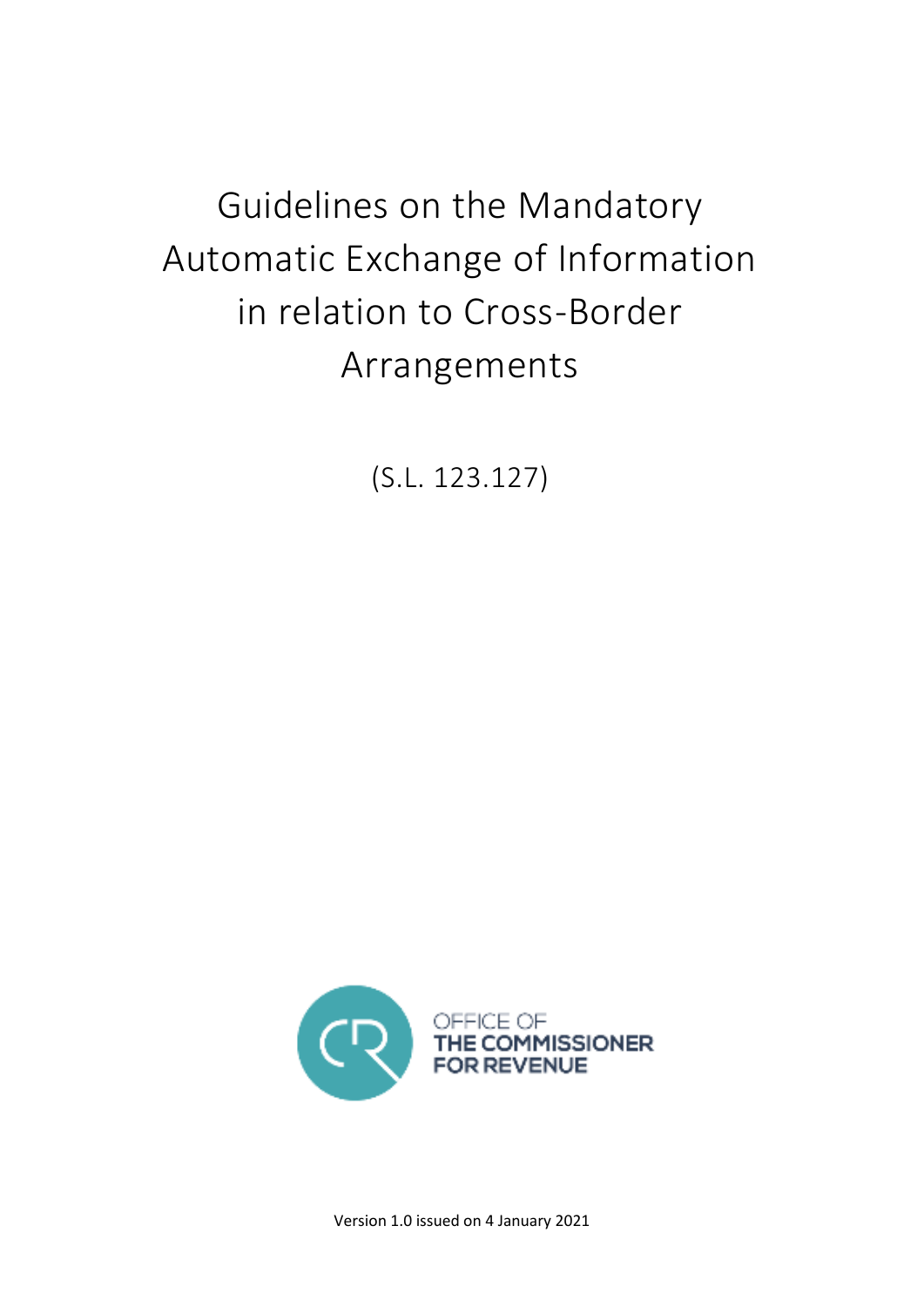The information provided in these guidelines shall be read and construed as one with the applicable legislation and shall have effect to the extent that such guidelines, explanations or instructions are not in conflict with Malta's international commitments.

While every effort has been made to ensure that the above information is consistent with existing policies and practices, should there be any changes, the Commissioner for Revenue reserves the right to vary its position accordingly.

© Office of the Commissioner for Revenue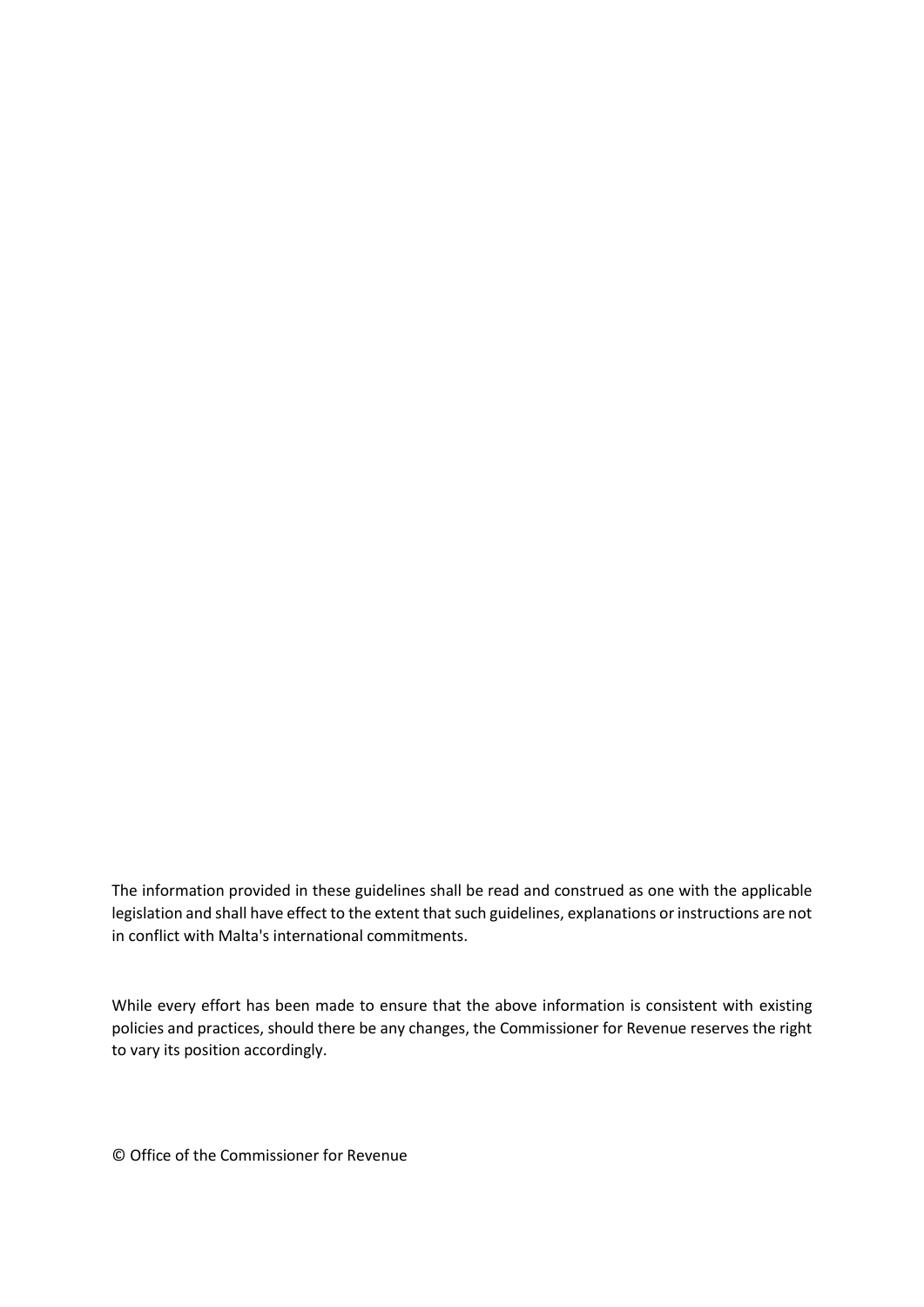# Table of Contents

| 1. |       |  |
|----|-------|--|
|    |       |  |
|    |       |  |
|    |       |  |
| 2. |       |  |
|    | 2.1   |  |
|    | 2.2   |  |
|    | 2.3   |  |
|    | 2.4   |  |
|    | 2.4.1 |  |
|    | 2.4.2 |  |
|    | 2.4.3 |  |
|    | 2.5   |  |
|    | 2.6   |  |
|    | 2.7   |  |
|    | 2.8   |  |
| 3. |       |  |
|    | 3.1   |  |
|    | 3.2   |  |
|    | 3.3   |  |
|    | 3.4   |  |
|    | 3.5   |  |
| 4. |       |  |
|    | 4.1   |  |
|    | 4.2   |  |
|    | 4.3   |  |
|    | 4.4   |  |
| 5. |       |  |
|    | 5.1   |  |
|    | 5.2   |  |
|    | 5.2.1 |  |
|    | 5.2.2 |  |
|    | 5.3   |  |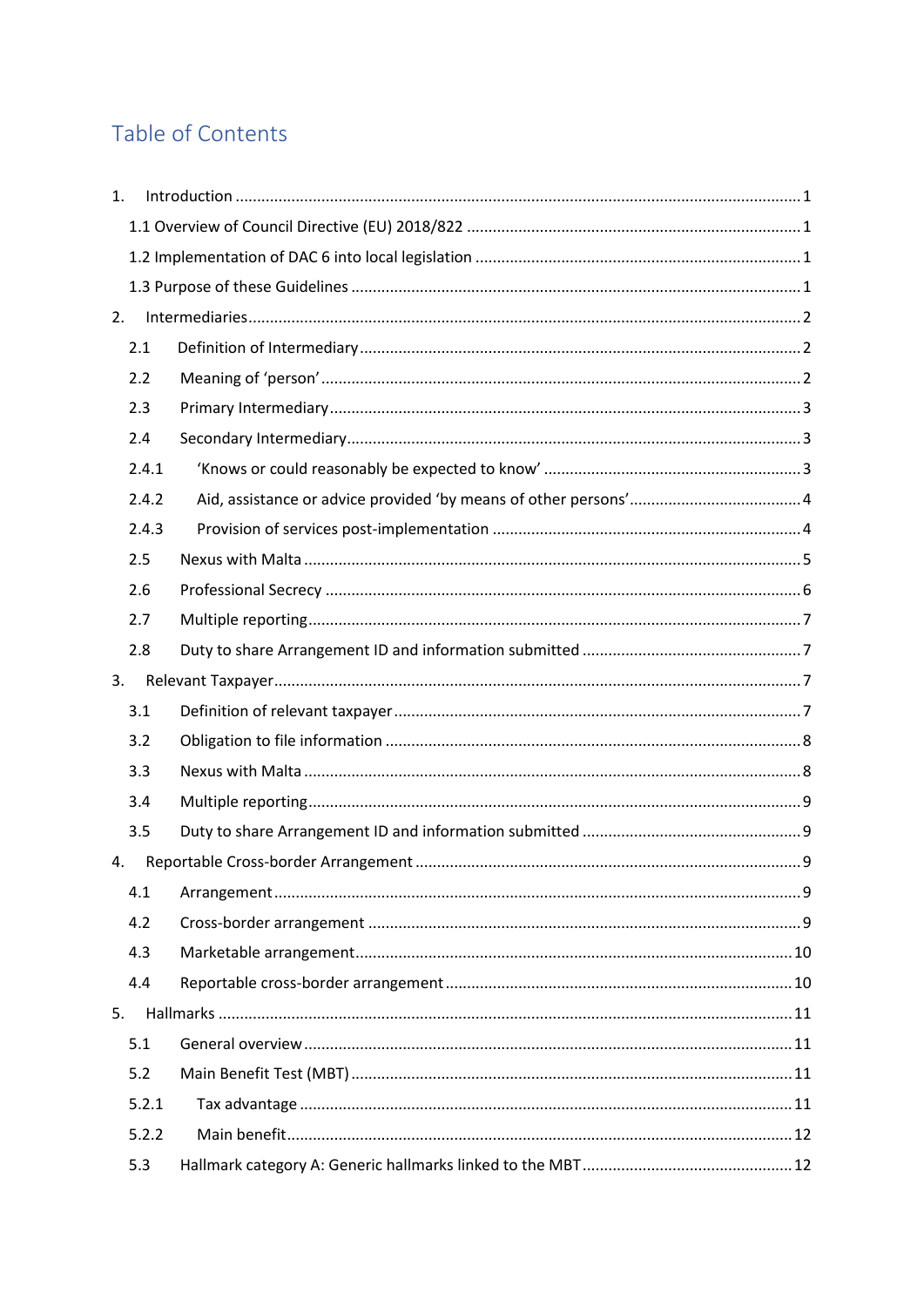|    | 5.3.1 |                                                                                          |
|----|-------|------------------------------------------------------------------------------------------|
|    | 5.3.2 |                                                                                          |
|    | 5.3.3 |                                                                                          |
|    | 5.4   |                                                                                          |
|    | 5.4.1 |                                                                                          |
|    | 5.4.2 |                                                                                          |
|    | 5.4.3 |                                                                                          |
|    | 5.5   | Hallmark category C: Specific hallmarks related to cross-border transactions  14         |
|    | 5.5.1 |                                                                                          |
|    | 5.5.2 |                                                                                          |
|    | 5.5.3 |                                                                                          |
|    | 5.5.4 |                                                                                          |
|    | 5.6   | Hallmark category D: Specific hallmarks concerning automatic exchange of information and |
|    | 5.6.1 |                                                                                          |
|    | 5.6.2 | Hallmark D2: Non-transparent legal or beneficial ownership chain  16                     |
|    | 5.7   | Hallmark category E: Specific hallmarks concerning transfer pricing 16                   |
|    | 5.7.1 |                                                                                          |
|    | 5.7.2 |                                                                                          |
|    | 5.7.3 |                                                                                          |
| 6. |       |                                                                                          |
|    | 6.1   |                                                                                          |
|    | 6.2   |                                                                                          |
|    | 6.2.1 |                                                                                          |
|    | 6.2.2 |                                                                                          |
|    | 6.2.3 |                                                                                          |
|    | 6.2.4 |                                                                                          |
|    | 6.2.5 |                                                                                          |
|    | 6.2.6 |                                                                                          |
|    | 6.2.7 |                                                                                          |
|    | 6.3   |                                                                                          |
|    | 6.4   |                                                                                          |
|    | 6.5   |                                                                                          |
|    | 6.5.1 | Notification by intermediaries waiving their reporting obligation 22                     |
|    | 6.5.2 |                                                                                          |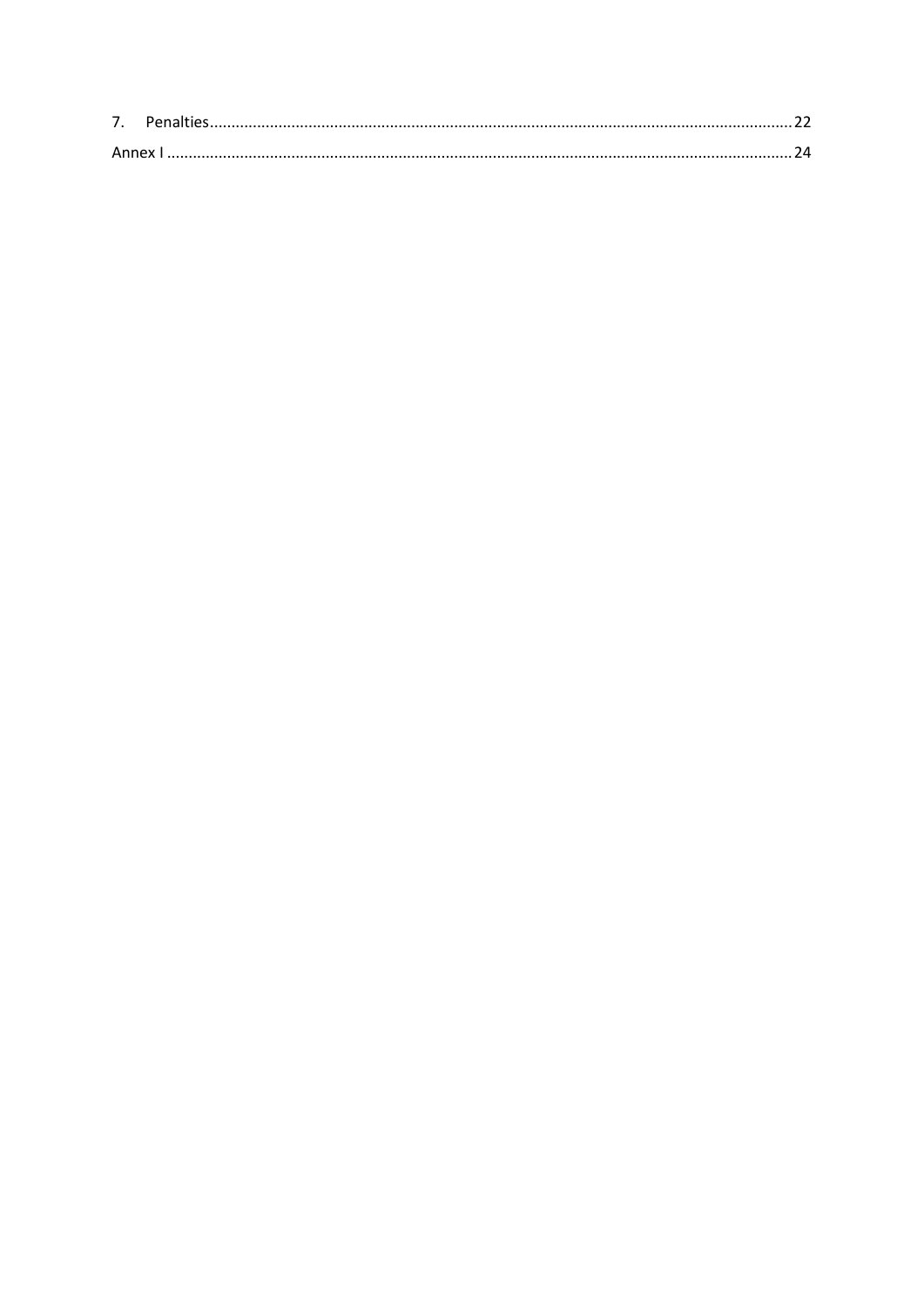## <span id="page-5-0"></span>1. Introduction

## <span id="page-5-1"></span>1.1 Overview of Council Directive (EU) 2018/822

Over the past few years, automatic exchange of information has been viewed as the ultimate tool to combat tax fraud and tax evasion. In order to allow for new initiatives in tax transparency, Council Directive 2011/16/EU<sup>1</sup> ('Directive on Administrative Cooperation' or 'DAC') has been amended a number of times. On 25 May 2018 the DAC was amended by Council Directive (EU)  $2018/822<sup>2</sup>$  ('DAC 6') regarding the mandatory automatic exchange of information in the field of taxation in relation to reportable cross-border arrangements. DAC 6 entered into force on 25 June 2018.

DAC 6 requires intermediaries and, in certain circumstances, taxpayers to provide information on reportable cross-border arrangements to the relevant EU Member State tax authority. In line with the scope outlined in Article 2 of the DAC this disclosure regime applies to all types of taxes except for value-added tax, customs duties, excise duties and compulsory social security contributions. Cross-border arrangements are reportable if they contain certain features known as hallmarks, which cover a broad range of structures and transactions.

The DAC was further amended by Council Directive (EU) 2020/876<sup>3</sup> of 24 June 2020, in order to address the urgent need to defer certain time limits for the filing and exchange of information in the field of taxation because of the COVID-19 pandemic.

## <span id="page-5-2"></span>1.2 Implementation of DAC 6 into local legislation

DAC 6 has been implemented into Maltese legislation by virtue of legal notice L.N. 342 of 2019 <sup>4</sup> which amended S.L. 123.127, entitled the *Cooperation with Other Jurisdictions on Tax Matters Regulations* (the 'Cooperation Regulations'), with effect from 1 July 2020.

In light of the amendment to the DAC because of the COVID-19 pandemic, the Commissioner for Revenue has deferred the first reporting deadlines under regulation 13 of the Cooperation Regulations by six months. This has been done through an amending legal notice L.N. 315 of 2020<sup>5</sup>. The intention was to provide taxpayers and intermediaries dealing with the impacts of the COVID-19 pandemic with additional time to ensure that they can comply with their obligations under regulation 13(7) of the Cooperation Regulations, with minimal impact on their business.

## <span id="page-5-3"></span>1.3 Purpose of these Guidelines

These guidelines are issued in terms of Article 96(2) of the Income Tax Act (Chapter 123 of the Laws of Malta) and are to be read in conjunction with the Cooperation Regulations (S.L. 123.127).

These guidelines will be regularly reviewed and in the case of any changes, the revised version of the guidelines will be published on the Commissioner for Revenue website. It is within the

- <sup>4</sup> <https://legislation.mt/eli/ln/2019/342/eng/pdf>
- <sup>5</sup> <https://legislation.mt/eli/ln/2020/315/eng/pdf>

<sup>1</sup> <https://eur-lex.europa.eu/legal-content/EN/TXT/?uri=CELEX%3A02011L0016-20200701>

<sup>2</sup> <https://eur-lex.europa.eu/legal-content/EN/TXT/?uri=CELEX%3A32018L0822>

<sup>3</sup> <https://eur-lex.europa.eu/legal-content/EN/TXT/?uri=CELEX:32020L0876>

Guidelines on the Mandatory Automatic Exchange of Information in relation to Cross-Border Arrangements 1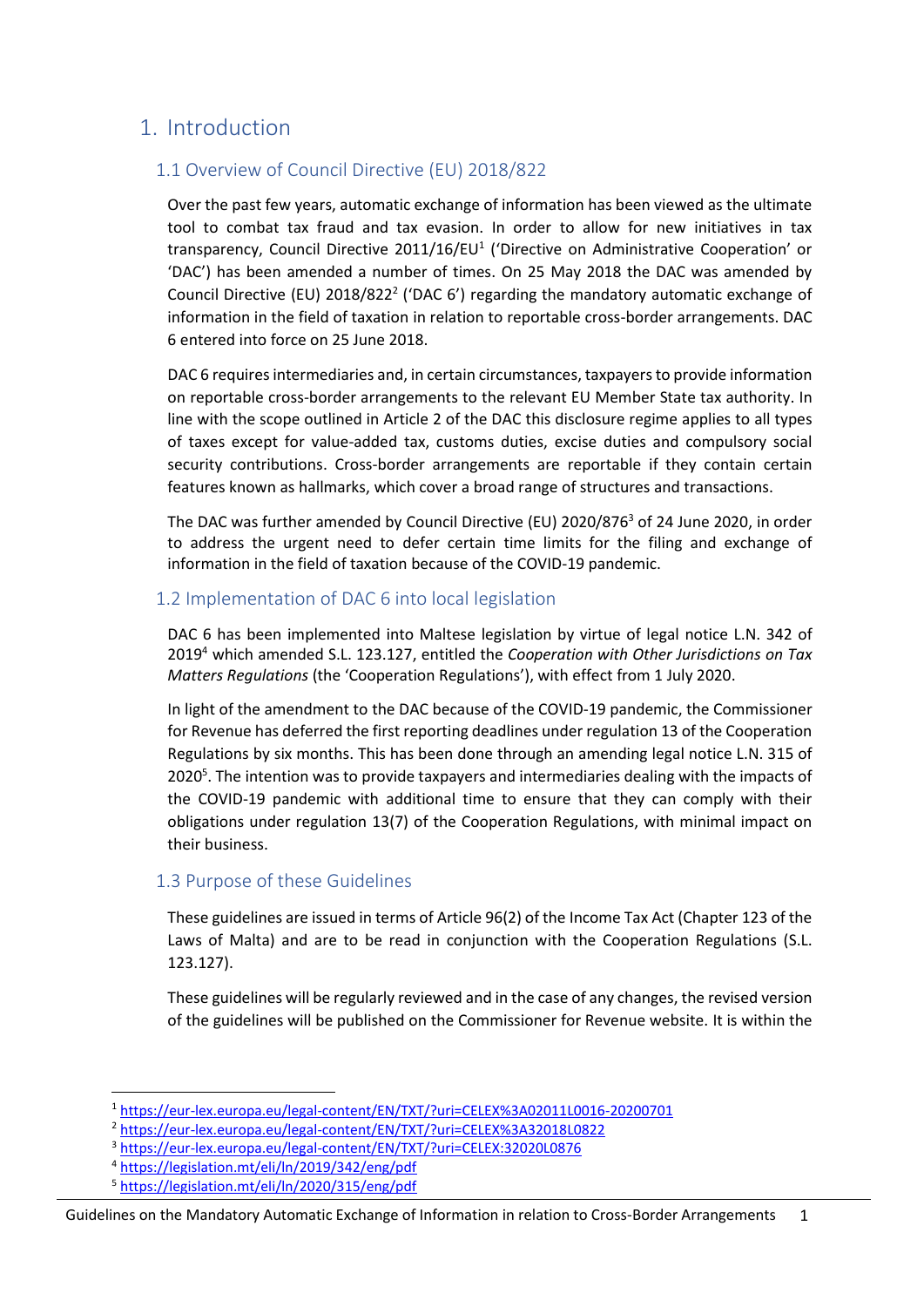interest of the reader to ensure that the most recent version of the published guidelines is being referred to.

## <span id="page-6-0"></span>2. Intermediaries

## <span id="page-6-1"></span>2.1 Definition of Intermediary

The definition of intermediary in regulation 13(9) of the Cooperation Regulations contemplates two categories of intermediaries:

- a person that designs, markets, organises or makes available for implementation or manages the implementation of a reportable cross-border arrangement. This type of intermediary shall be referred to in these guidelines as the 'primary intermediary';
- a person that, having regard to the relevant facts and circumstances and based on available information and the relevant expertise and understanding required to provide such services, knows or could be reasonably expected to know that they have undertaken to provide, directly or by means of other persons, aid, assistance or advice with respect to designing, marketing, organising, making available for implementation or managing the implementation of a reportable cross-border arrangement. This type of intermediary shall be referred to in these guidelines as the 'secondary intermediary'.

To fall within the definition of intermediary under either category a person must meet at least one of the following conditions:

- be resident for tax purposes in an EU Member State;
- have a permanent establishment in an EU Member State, through which it provides the services with respect to the arrangement;
- be incorporated in an EU Member State, or governed by the laws of an EU Member State;
- be registered with a professional association relating to legal, taxation or consultancy services in an EU Member State.

## <span id="page-6-2"></span>2.2 Meaning of 'person'

The term 'person' is defined in Regulation 11(2) of the Cooperation Regulations and includes an individual, a legal person, and a legal arrangement regardless of whether it has legal personality.

The relevant criterion to determine whether a person qualifies as an intermediary is whether a person is acting on its own behalf, or on behalf of an entity. Therefore, in the case of an employee carrying out work in terms of his employment contract in relation to a reportable cross-border arrangement, it is the employer that would qualify as an intermediary. Similarly, a director acting in his capacity as an official of an entity would not fall within the definition of an intermediary unless he provides other services on his own behalf. In addition, where for example, a partner of a firm, such as a tax advisory, law or accountancy firm, provides advice in respect of a reportable cross-border arrangement in the name of such firm, the firm (and not the individual partner) would qualify as the intermediary.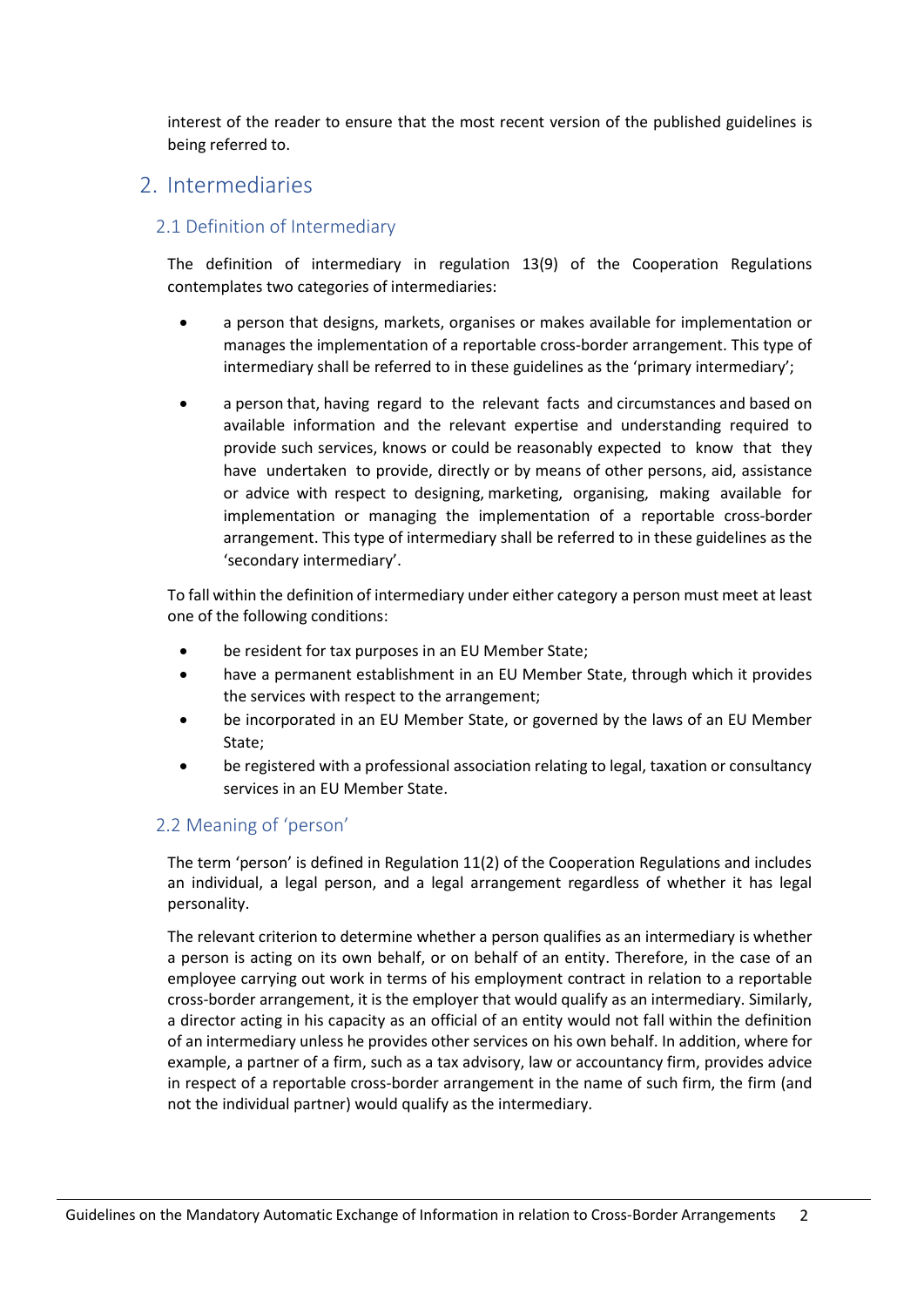### <span id="page-7-0"></span>2.3 Primary Intermediary

A primary intermediary is the person that has a full understanding of the material aspects of the arrangement, including the legislation being relied on and the conditions that need to be met to achieve the planned outcome. In the absence of such knowledge it is likely that such person would be classified as a secondary intermediary.

This category of intermediary would generally include persons such as professional tax advisors who are actively involved in designing and advising on arrangements for implementation by their clients. A primary intermediary would also include companies within a group having in-house tax experts involved in designing and advising on arrangements for implementation by other group members.

#### <span id="page-7-1"></span>2.4 Secondary Intermediary

This category of intermediary generally encompasses a wider range of persons and may include lawyers, accountants, auditors, notaries, financial advisers, banks, insurance companies and fund managers amongst others. The list is not exhaustive and a secondary intermediary encompasses any person who knows or should reasonably have known that they have (directly or by means of other persons) committed to provide aid, assistance or advice with respect to designing, marketing, organising, making available for implementation or managing the implementation of a reportable cross-border arrangement.

#### <span id="page-7-2"></span>2.4.1 'Knows or could reasonably be expected to know'

Unlike a primary intermediary who would have visibility of the arrangement as a whole, a secondary intermediary would generally only be involved in a particular aspect of it and would not have full knowledge of the wider arrangement. For this purpose, a person will not qualify as a secondary intermediary if it is reasonable to conclude that the person does not have the knowledge or could not reasonably be expected to know that the arrangement is a reportable cross-border arrangement.

For this purpose, the expression "knows or could reasonably be expected to know" must be determined by reference to the person's actual knowledge based on readily available information and the degree of expertise and understanding required to provide the relevant services.

In this regard, potential secondary intermediaries are not required to seek out additional information or to do any additional checking or due diligence beyond what they would normally do in the course of their business and in compliance with their existing obligations. By way of example, a lawyer who is not involved in the design of an arrangement but is engaged to provide legal advice with respect to one aspect of the arrangement would only need to consider the facts, circumstances and information made available to him and which are necessary to provide the relevant advice for which he was engaged in determining whether there is a reportable cross-border arrangement. However, where a person chooses to be wilfully ignorant, such person may still meet the test to fall within the definition of an intermediary if an arrangement is reportable.

An intermediary may be an organisation having employees carrying out services on its behalf. In this regard, where information in relation to an arrangement is spread between a number of individuals within the organisation, unless there is a clear attempt to deliberately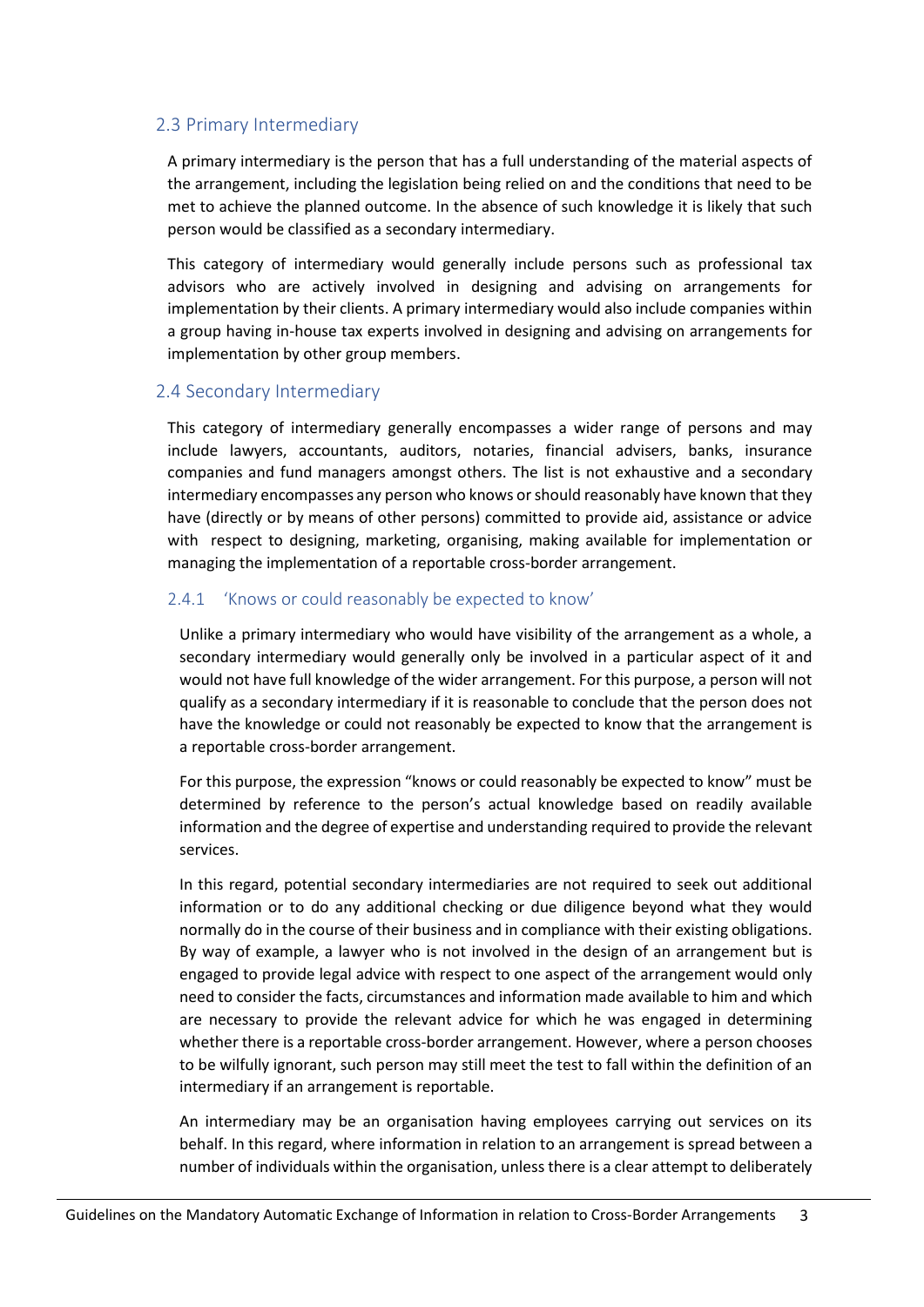fragment such information, the Commissioner for Revenue would not necessarily treat all knowledge held in the organisation as known to one person. Whether it is reasonable to conclude that such knowledge is known to one person will depend on the circumstances of the case, which may include the size of the organisation, collaboration and sharing of information between individuals, and the level of involvement of the individuals in the arrangement.

For the avoidance of doubt, where a secondary intermediary is notified of an obligation to report by another intermediary applying the waiver in terms of regulation 13(7)(e) of the Cooperation Regulations, this would not automatically mean that the intermediary in receipt of such notification has sufficient information to know or is reasonably expected to know that there is a reportable cross-border arrangement.

#### <span id="page-8-0"></span>2.4.2 Aid, assistance or advice provided 'by means of other persons'

#### **Example 1**

A US parent company engages a Maltese accountancy firm to advise on the tax implications of an arrangement involving its Maltese subsidiary. The proposed arrangement is designed in-house by the US parent company and falls within the definition of a reportable crossborder arrangement. The Maltese tax advisory firm provides the advice to the US parent company which in turn gives instructions to its subsidiary company in relation to the implementation of the proposed transaction. In this scenario, the Maltese tax advisory firm will fall within the definition of secondary intermediary if it knows or could reasonably be expected to know that the advice it provided is in relation to a reportable cross-border arrangement. The fact that the advice is not provided directly to the Maltese subsidiary implementing the arrangement but to the US parent company is irrelevant.

#### **Example 2**

A Maltese tax advisory firm (Firm A) is involved in the design of an arrangement for implementation by its client, a company tax resident in Malta. The arrangement falls within the definition of a reportable cross-border arrangement. In turn, Firm A engages a Maltese law firm (Firm B) to provide legal advice in relation to the arrangement. In such case Firm A will fall within the definition of primary intermediary since it is the intermediary that designed and made the arrangement available for implementation by its client. Firm B will fall within the definition of secondary intermediary if it knows or could reasonably be expected to know that the legal advice it provided to Firm A is in relation to a reportable cross-border arrangement.

#### <span id="page-8-1"></span>2.4.3 Provision of services post-implementation

A person should not fall within the definition of an intermediary where it becomes aware of a reportable cross-border arrangement subsequent to its implementation, for example through the provision of routine services such as bookkeeping/accounting, audit of financial statements or assistance with preparing and filing tax returns. A person would also not fall within the definition of an intermediary when providing other services post-implementation such as payroll/FSS compliance services, corporate compliance services, filing of Countryby-Country reports, compliance with FATCA/Automatic Exchange of Information and the provision of routine banking operations such as the granting of finance or the transfer of funds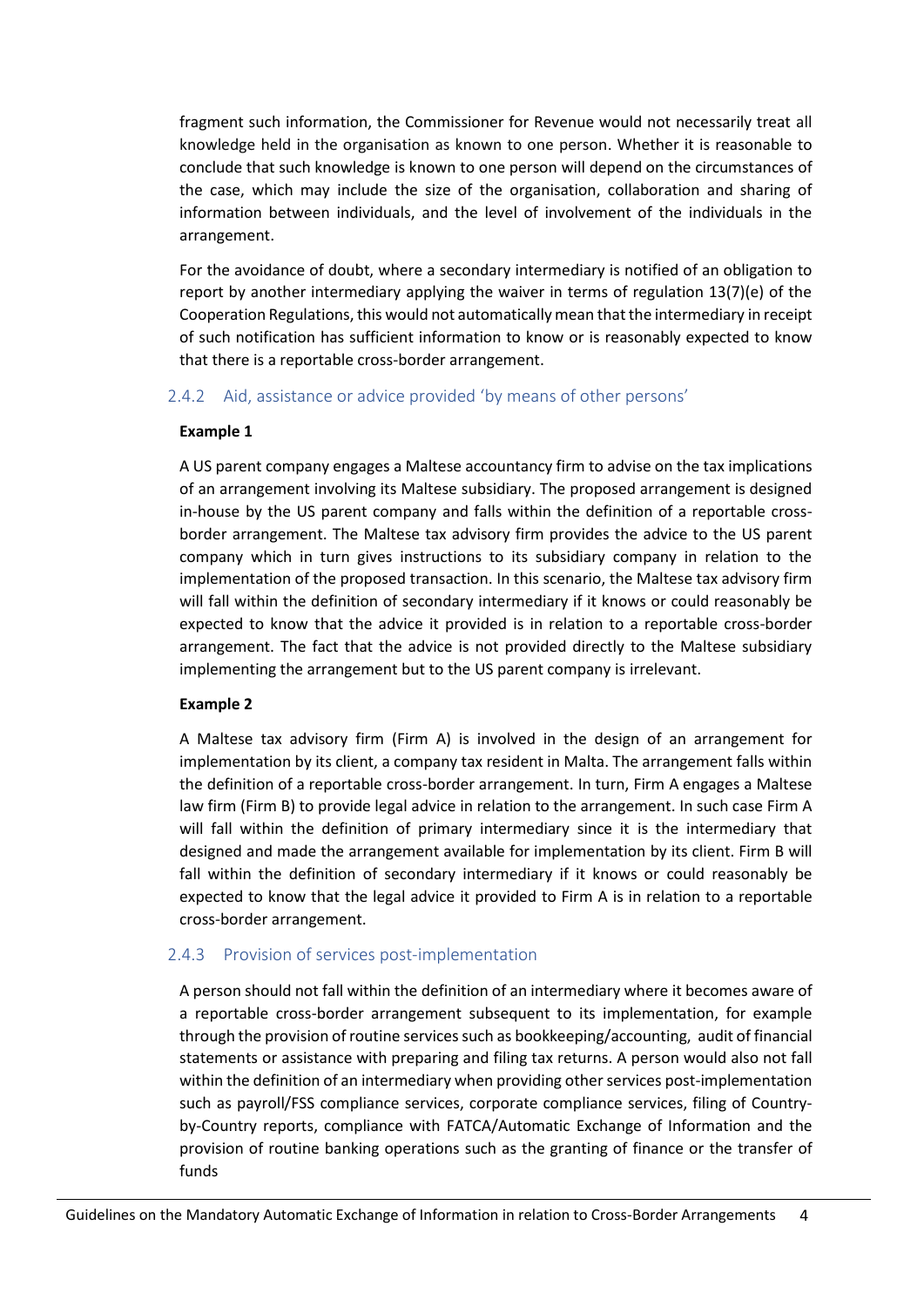For the purposes of the above, the implementation of an arrangement would be regarded as complete when all the actions required to achieve the intended purpose have been completed. This is a question of fact and depends on the circumstances of each specific arrangement, but reference can be made to the below examples:

#### **Example 1**

An arrangement comprises the setting up of a Maltese company to be funded by equity to provide loans to group companies. The implementation of the arrangement is complete once the Maltese company would have been incorporated, the necessary equity funding would have been received and the planned loans would have been extended. Applicable registrations, such as for tax compliance purposes and obtaining the required authorisations to carry on the intended business, also constitute an integral part of the implementation of an arrangement.

### **Example 2**

An existing company intends to change the manner in which it is financed, and the arrangement comprises the replacement of third-party bank finance by intra-group finance. The arrangement is complete once the intra-group finance is put in place and the bank finance closed.

## **Example 3**

An arrangement comprises the transfer of assets, functions and risks carried out by a company in Country A to a group company in Country B. The arrangement is complete once the relative agreements would have been drawn up, executed and given effect to.

## <span id="page-9-0"></span>2.5 Nexus with Malta

Irrespective of the tax residency of the participants involved in a reportable cross-border arrangement, a person falling within the definition of an intermediary will have an obligation to file information with the Commissioner for Revenue only where such person has a nexus with Malta. For this purpose, the intermediary needs to satisfy at least one of the following conditions:

- it is resident for tax purposes in Malta;
- it has a permanent establishment in Malta through which the services with respect to the arrangement are provided;
- it is incorporated in Malta, or governed by the laws of Malta;
- it is registered with a professional association related to legal, taxation or consultancy services in Malta.

The above-mentioned criteria are listed in order of priority. Where on the basis of the abovelisted criteria the intermediary has a nexus with both Malta and another EU Member State and such Member State features before Malta on the above-mentioned list, in practice the intermediary will be required to file information with the tax authorities of that other EU Member State. The intermediary will be exempt from its reporting obligations with the Commissioner for Revenue provided that it retains:

(i) the Arrangement Reference Number ('Arrangement ID') assigned to the arrangement by the other EU Member State; and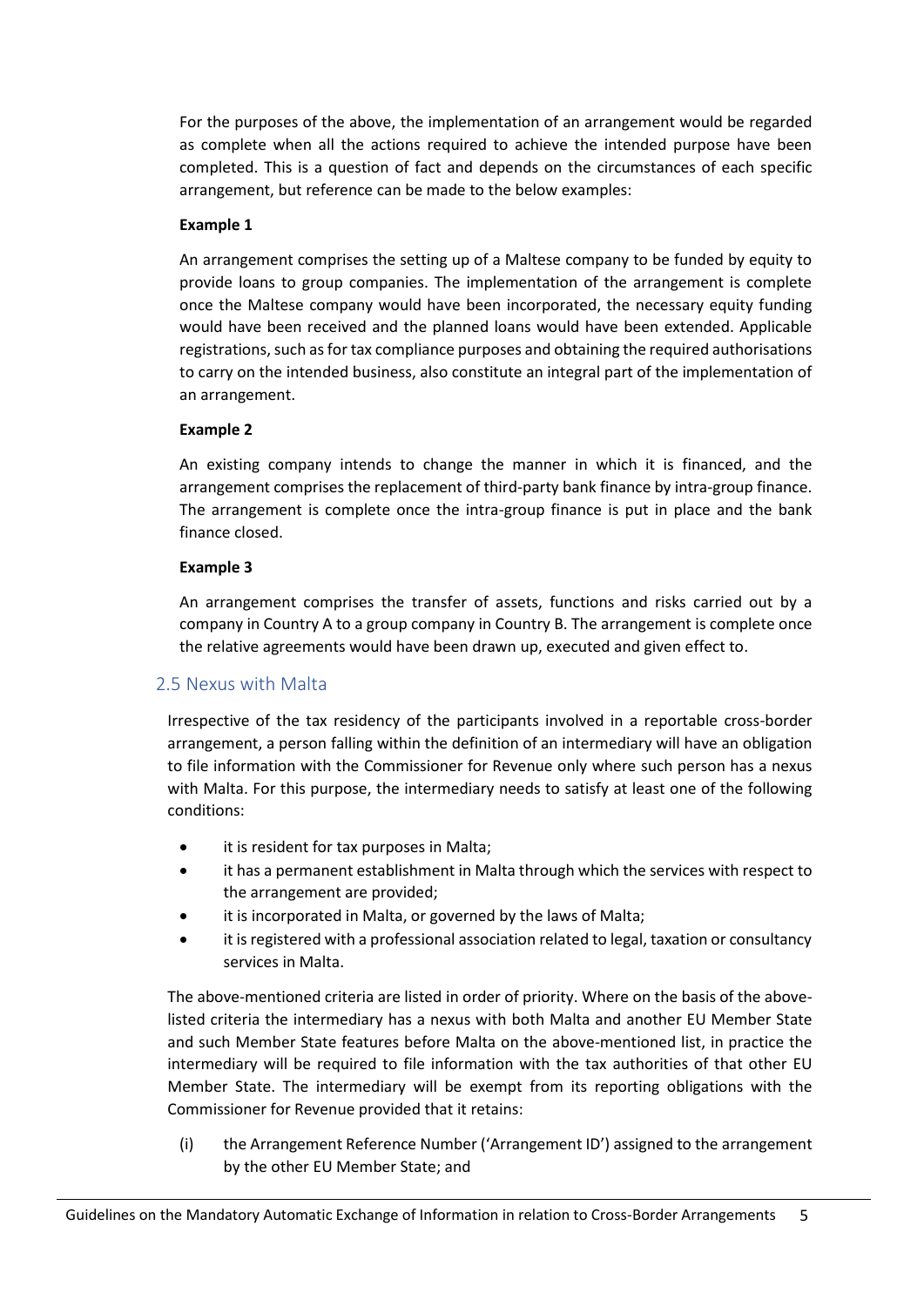(ii) a copy of the information submitted with the competent authority of the other EU Member State.

In addition, where Malta features at the same level of another EU Member State on this list, for example in the case of dual residency, the intermediary will likewise be exempt from its reporting obligations with the Commissioner for Revenue provided that the same information is reported in the other Member State and the respective Arrangement ID and a copy of the information submitted are retained by the intermediary.

Where an intermediary is not resident in Malta for tax purposes but has a permanent establishment herein it will only need to consider the activities of the Malta permanent establishment in determining whether a report is due to be filed with the Commissioner for Revenue. Other activities that are not connected with the Malta permanent establishment and that might lead to a reporting obligation will need to be considered at the level of the head office. That said, knowingly fragmenting knowledge between the permanent establishment and the head office so that it is not possible for the Malta permanent establishment to determine whether an arrangement is reportable will constitute a breach of the Cooperation Regulations.

For the purposes of the above, where a Trust arrangement is administered by a Malteseresident Trustee, the Trust will be considered to be resident in Malta for tax purposes.

### <span id="page-10-0"></span>2.6 Professional Secrecy

The Cooperation Regulations seek to protect professional secrecy and through the provisions of regulation 13(7)(e) grant intermediaries whose profession is listed in Article 3 of the Professional Secrecy Act (Chapter 377 of the Laws of Malta), including law firms, accountancy firms and banks, the right to waive their reporting obligations in respect of information covered by the obligation of professional secrecy.

Where an intermediary who has a right to waive his reporting obligations exercises such right. the reporting obligations with respect to the information covered by such professional secrecy will shift to any other intermediary involved in the same arrangement, or the relevant taxpayer if there is no other intermediary.

A non-disclosing intermediary is required to notify another intermediary or the relevant taxpayer of their reporting obligation within 7 working days from the date when the reporting trigger point arises (as outlined in [section 6.2\)](#page-22-0). However, with respect to cross-border arrangements subject to reporting in the period from 25 June 2018 to 31 December 2020 notification shall be made by not later than 12 January 2021.

Notification shall be made in writing on an ad hoc basis and shall include details of the intermediary exercising the waiver, including the name, address and tax identification number.

The right to a waiver from filing information in respect of a reportable cross-border arrangement shall no longer apply where the intermediary fails to notify any other intermediary involved in the same arrangement, or the relevant taxpayer of their reporting obligations within the prescribed deadline.

The waiver of reporting obligations contemplated in regulation 13(7)(e) of the Cooperation Regulations is not applicable in case of a reportable marketable arrangement.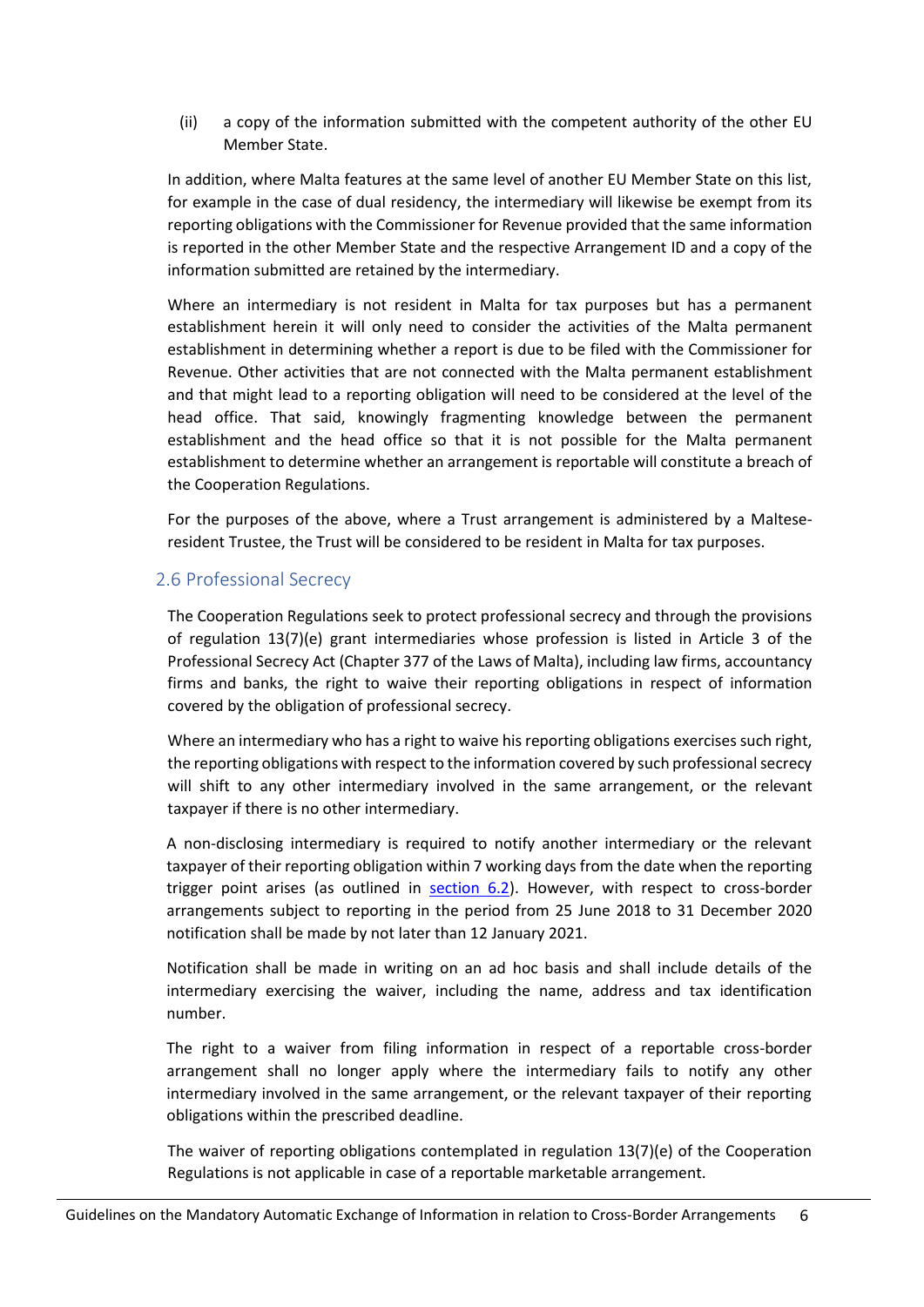## <span id="page-11-0"></span>2.7 Multiple reporting

In line with regulation 13(7)(j) of the Cooperation Regulations, where there are multiple intermediaries involved in an arrangement, each and every intermediary has an obligation to report, unless an intermediary exercises the right of waiver in terms of the provisions of regulation 13(7)(e). However, in order to avoid duplicate reporting, an intermediary that does not have or does not exercise the right of waiver will in any case be exempt from the obligation to file a return with the Commissioner for Revenue where the same information is filed by another intermediary.

The receipt of the Arrangement ID assigned to the arrangement by the Commissioner for Revenue or the tax authorities of another EU Member State together with a copy of the information submitted will constitute sufficient evidence that a report has been filed by another intermediary and that all reportable information has been provided. There is no need for the intermediary to review the report filed by the other intermediary to verify that the reportable information held by the former was included within the report, unless there are particular reasons to believe otherwise. In this regard, a secondary intermediary shall be entitled to rely on the fact that a report submitted by a primary intermediary should contain all reportable information in relation to the arrangement. On the other hand, it is less likely that a report submitted by a secondary intermediary would contain all information held by the primary intermediary given that a secondary intermediary generally would not have full knowledge of all aspects of the arrangement. Therefore, unless a primary intermediary can assure itself that the information reported by the secondary intermediary includes everything that it is required to report, an additional report may be necessary. When in doubt as to whether another intermediary has already reported the specified information, then the safest option would always be to report.

## <span id="page-11-1"></span>2.8 Duty to share Arrangement ID and information submitted

Where an intermediary files a report with the Commissioner for Revenue and an Arrangement ID is assigned to the arrangement, the intermediary is required to provide written confirmation of the Arrangement ID to each relevant taxpayer requesting the said identification number for the purposes of complying with reporting obligations under regulation 13(7)(l). In addition, in order to avoid multiple reporting of the same information and at the same time ensuring that all relevant information in respect of the same arrangement is filed under one Arrangement ID, the intermediary is required to provide written confirmation of the Arrangement ID together with a copy of the information submitted to any other intermediary involved in the same arrangement and requesting such identification number/information. An intermediary is also required to provide written confirmation of the Arrangement ID to non-disclosing intermediaries requesting such identification number for the purposes of the annual notification required to be filed in terms of regulation 13(7)(e).

## <span id="page-11-2"></span>3. Relevant Taxpayer

## <span id="page-11-3"></span>3.1 Definition of relevant taxpayer

A relevant taxpayer is defined as any person to whom a reportable cross-border arrangement is made available for implementation, or who is ready to implement a reportable cross-border arrangement or has implemented the first step of such an arrangement.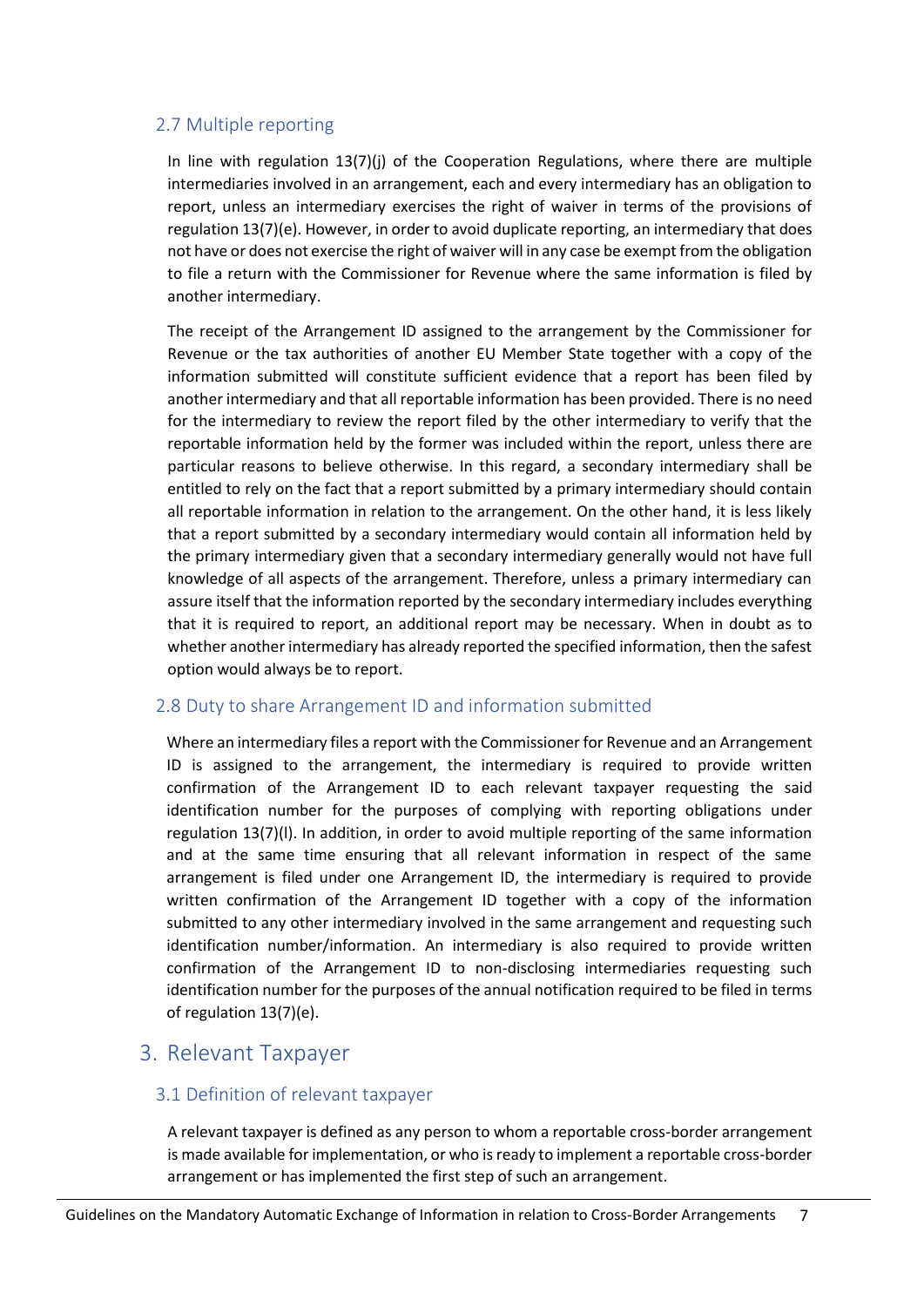## <span id="page-12-0"></span>3.2 Obligation to file information

A relevant taxpayer would have the obligation to disclose information in relation to a reportable cross-border arrangement where it has a nexus with an EU Member State, and:

- an intermediary involved in the arrangement has the right of non-disclosure and waives the obligation to report and no other intermediary has the duty to report the arrangement in the EU; or
- no intermediary (as defined in the Cooperation Regulations) is involved in the arrangement.

In this regard it should be noted that an individual in-house tax advisor cannot qualify as an intermediary itself. If such advisors are employed by the taxpayer, and devise an arrangement for the taxpayer, then the scheme would qualify as in-house and the person responsible for reporting would be the relevant taxpayer himself.

#### <span id="page-12-1"></span>3.3 Nexus with Malta

A relevant taxpayer will have an obligation to file information with the Commissioner for Revenue only where such person has a nexus with Malta. For this purpose, the relevant taxpayer needs to satisfy at least one of the following conditions:

- it is resident for tax purposes in Malta;
- it has a permanent establishment in Malta benefitting from the arrangement;
- it receives income or generates profits in Malta;
- it carries on an activity in Malta.

The above-mentioned criteria are listed in order of priority. Where on the basis of the abovelisted criteria the relevant taxpayer has a nexus with both Malta and another EU Member State and such Member State features before Malta on the above-mentioned list, in practice the relevant taxpayer will be required to file information with the tax authorities of that other EU Member State. The relevant taxpayer will be exempt from its reporting obligations with the Commissioner for Revenue provided that it retains:

- (i) the Arrangement ID assigned to the arrangement by the other EU Member State; and
- (ii) a copy of the information submitted with the competent authority of the other EU Member State.

In addition, where Malta features at the same level of another EU Member State on this list, for example in the case of dual residency, the relevant taxpayer will likewise be exempt from its reporting obligations with the Commissioner for Revenue provided that the information required to be filed in terms of the regulations is reported in the other Member State and the respective Arrangement ID and a copy of the information submitted are retained by the relevant taxpayer.

For the purposes of the above, where a Trust arrangement is administered by a Malteseresident Trustee, the Trust will be considered to be resident in Malta for tax purposes.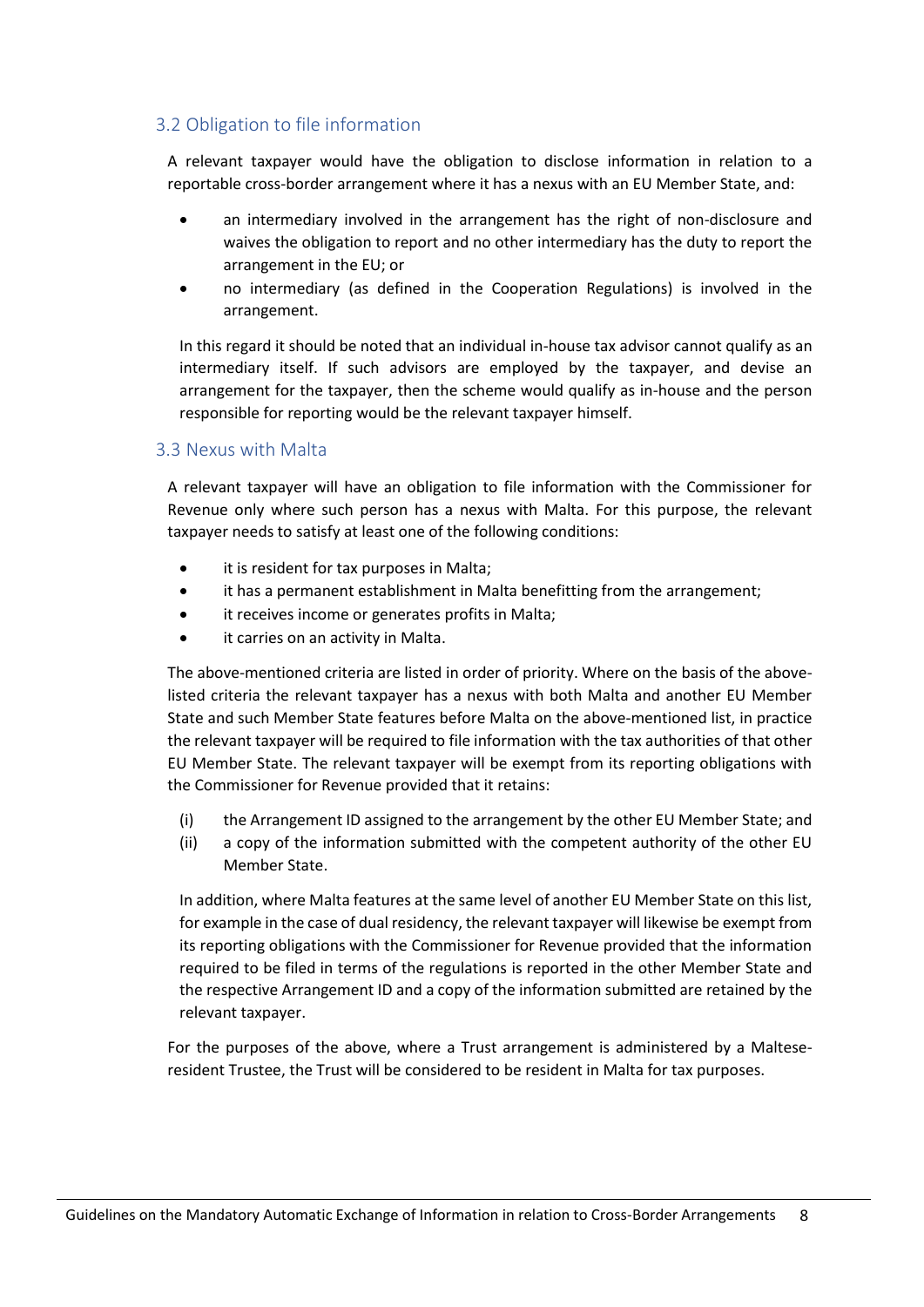### <span id="page-13-0"></span>3.4 Multiple reporting

Where multiple relevant taxpayers have an obligation to file information with the Commissioner for Revenue in relation to the same arrangement, reporting shall be done only by the relevant taxpayer that features first in the list below:

- (i) the relevant taxpayer that agreed the reportable cross-border arrangement with the intermediary;
- (ii) the relevant taxpayer that manages the implementation of the arrangement

A relevant taxpayer shall only be exempt from its reporting obligations with the Commissioner for Revenue provided that it retains the Arrangement ID assigned to the arrangement upon filing of a report by another relevant taxpayer together with a copy of the information submitted.

### <span id="page-13-1"></span>3.5 Duty to share Arrangement ID and information submitted

Where a relevant taxpayer files a report with the Commissioner for Revenue and an Arrangement ID is assigned to the arrangement, the relevant taxpayer is required to provide written confirmation of the Arrangement ID together with a copy of the information submitted to any other relevant taxpayer requesting the said identification number/information either for the purposes of complying with reporting obligations under regulation 13(7)(l) or to avoid multiple reporting of the same information as well as to any intermediary who advised the relevant taxpayer of the said intermediary's waiver to report.

## <span id="page-13-2"></span>4. Reportable Cross-border Arrangement

#### <span id="page-13-3"></span>4.1 Arrangement

The Cooperation Regulations provide that an 'arrangement' for the purposes of DAC 6 includes a series of arrangements and may consist of several steps or parts. This implies that where an arrangement comprises a number of steps or transactions it is still necessary to look at an arrangement holistically.

Given the nature of DAC 6, the term 'arrangement' should be very broadly interpreted and in this regard the scope of what would constitute an arrangement can be seen in the light of the *Commission Recommendation of 6 December 2012 on aggressive tax planning (2012/772/EU) 6* , which provides that *'an arrangement means any transaction, scheme, action, operation, agreement, grant, understanding, promise, undertaking or event. An arrangement may comprise more than one step or part.'* 

#### <span id="page-13-4"></span>4.2 Cross-border arrangement

Under DAC 6, cross-border arrangements are defined as arrangements concerning more than one EU Member State or an EU Member State and a third country and having satisfied at least one of the following conditions:

i) not all of the participants in the arrangement are resident for tax purposes in the same jurisdiction;

<sup>6</sup> <https://eur-lex.europa.eu/legal-content/EN/TXT/PDF/?uri=CELEX:32012H0772&from=EN>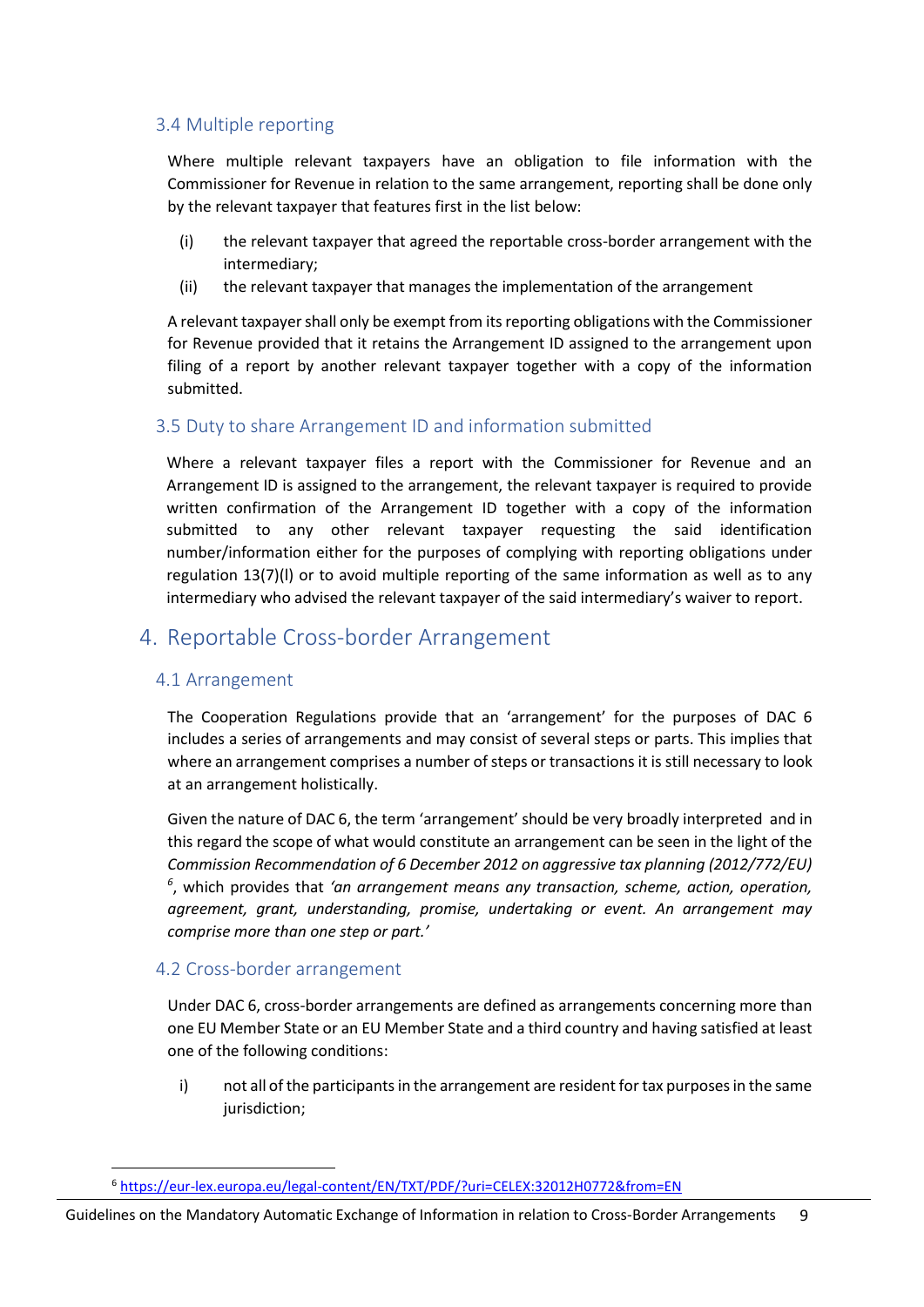For the avoidance of doubt, this condition would be satisfied also where at least one of the participants is not resident in any jurisdiction.

- ii) one or more of the participants in the arrangement is simultaneously resident for tax purposes in more than one jurisdiction;
- iii) one or more of the participants in the arrangement carries on a business in another jurisdiction through a PE situated in that jurisdiction and the arrangement forms part or is the whole business of that PE;
- iv) one or more of the participants in the arrangement carries on an activity in another jurisdiction without being resident for tax purposes or creating a PE in that jurisdiction;
- v) such arrangement has a possible impact on the automatic exchange of information or the identification of the beneficial ownership of the arrangement.

The term participant is not defined in the Cooperation Regulations and whether a person qualifies as a participant or otherwise would depend on the specific circumstances of the arrangement. However, broadly speaking, a participant should include any person having a role in the arrangement without necessarily falling within the definition of relevant taxpayer.

The residence of the Intermediary is not relevant in determining whether a cross-border arrangement exists unless the intermediary is itself a participant.

For an arrangement to fall within the definition of a cross-border arrangement it must 'concern' multiple jurisdictions one of which should be an EU Member State. In this regard, to be taken into consideration in determining whether there is a cross-border element, a jurisdiction must be material to the arrangement. This will depend on the facts and circumstances of the particular arrangement. However, as a rule of thumb, if there are tax consequences in a particular jurisdiction triggered by an arrangement, then such arrangement will concern that jurisdiction.

#### <span id="page-14-0"></span>4.3 Marketable arrangement

A marketable arrangement is defined as a cross-border arrangement that is designed, marketed, ready for implementation or made available for implementation without a need to be substantially customised.

Therefore, the key feature of a marketable arrangement is that it can be marketed and made available for use without the need for any substantial adjustments for a specific taxpayer.

If a marketable arrangement is marketed by an intermediary and is then taken up by a client, additional reporting requirements will apply in accordance with regulation 13(7)(b). In this regard, information in relation to the reportable cross-border arrangement will be reported initially when the arrangement is marketed and a further report would then need to be submitted when the client takes this up.

#### <span id="page-14-1"></span>4.4 Reportable cross-border arrangement

A reportable cross-border arrangement is an arrangement that contains at least one of the hallmarks listed in Annex IV of the Cooperation Regulations.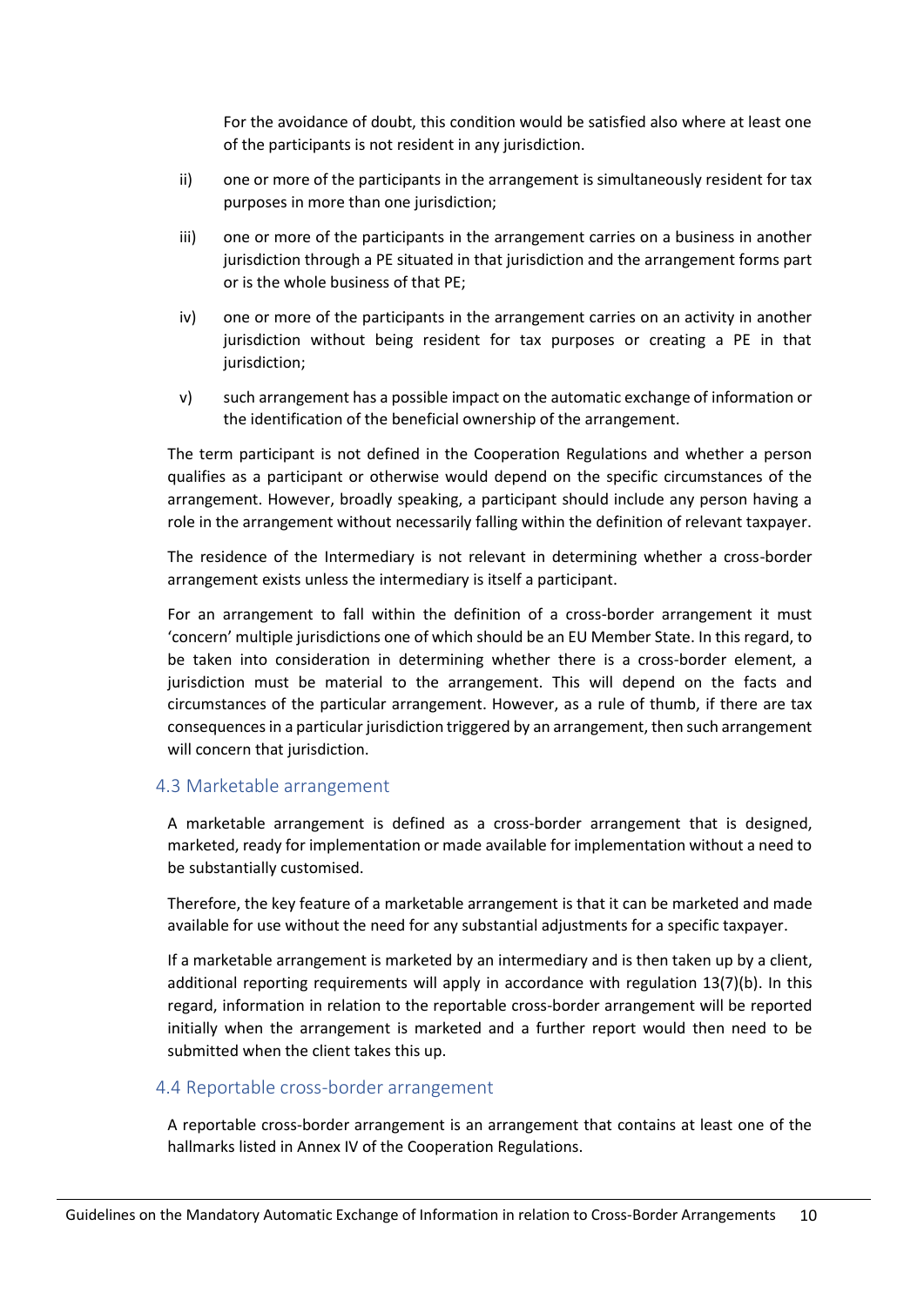## <span id="page-15-0"></span>5. Hallmarks

### <span id="page-15-1"></span>5.1 General overview

A hallmark is a characteristic or feature of a cross-border arrangement that presents an indication of a potential risk of tax avoidance. The hallmarks are listed in Annex IV of the Cooperation Regulations and are grouped under 5 broad categories. Where a cross-border arrangement contains any of the hallmarks outlined in the said Annex (and also satisfies the main benefit test for certain hallmarks), such cross-border arrangement becomes a reportable cross-border arrangement although this does not necessarily mean that the arrangement represents unacceptable or aggressive tax planning.

## <span id="page-15-2"></span>5.2 Main Benefit Test (MBT)

The hallmarks under category A, category B and sub-paragraphs (b)(i), (c) and (d) of paragraph 1 of category C may be taken into account in determining whether an arrangement is a reportable cross-border arrangement only if the MBT is satisfied. The MBT does not have to be satisfied for any of the other hallmarks to be taken into account.

The MBT is met if it can be shown that, having regard to all relevant facts and circumstances, the main benefit or one of the main benefits that can reasonably be expected from an arrangement is the obtaining of a tax advantage.

#### <span id="page-15-3"></span>5.2.1 Tax advantage

The term 'tax advantage' should be broadly interpreted and includes a repayment of tax, a tax relief, a reduction in the tax charge, a tax deferral or an absence of taxation.

In interpreting this term reference should also be made to the *Commission Recommendation of 6 December 2012 on aggressive tax planning* (2012/772/EU) which states that '*in determining whether an arrangement or series of arrangements has led to a tax benefit as referred to in point 4.2, national authorities are invited to compare the amount of tax due by a taxpayer, having regard to those arrangement(s), with the amount that the same taxpayer would owe under the same circumstances in the absence of the arrangement(s). In that context, it is useful to consider whether one or more of the following situations occur:*

- *(a) an amount is not included in the tax base;*
- *(b) the taxpayer benefits from a deduction;*
- *(c) a loss for tax purposes is incurred;*
- *(d) no withholding tax is due;*
- *(e) foreign tax is offset.'*

A tax advantage would be considered for the purposes of the main benefit test to the extent that it is not consistent with the legislator's intention for the particular provision in terms of which the tax advantage is being obtained. In this regard, it is however necessary to look at the arrangement as a whole. This is because steps in an arrangement analysed in isolation and not with reference to the whole arrangement might be consistent with policy objectives, however when considered as a whole, the advantage can potentially be inconsistent with the policy objectives resulting in the MBT being met. For example, where a tax advantage arises due to a mismatch between the domestic tax rules of two different jurisdictions, even though it might be consistent with the intent of the legislation in each jurisdiction when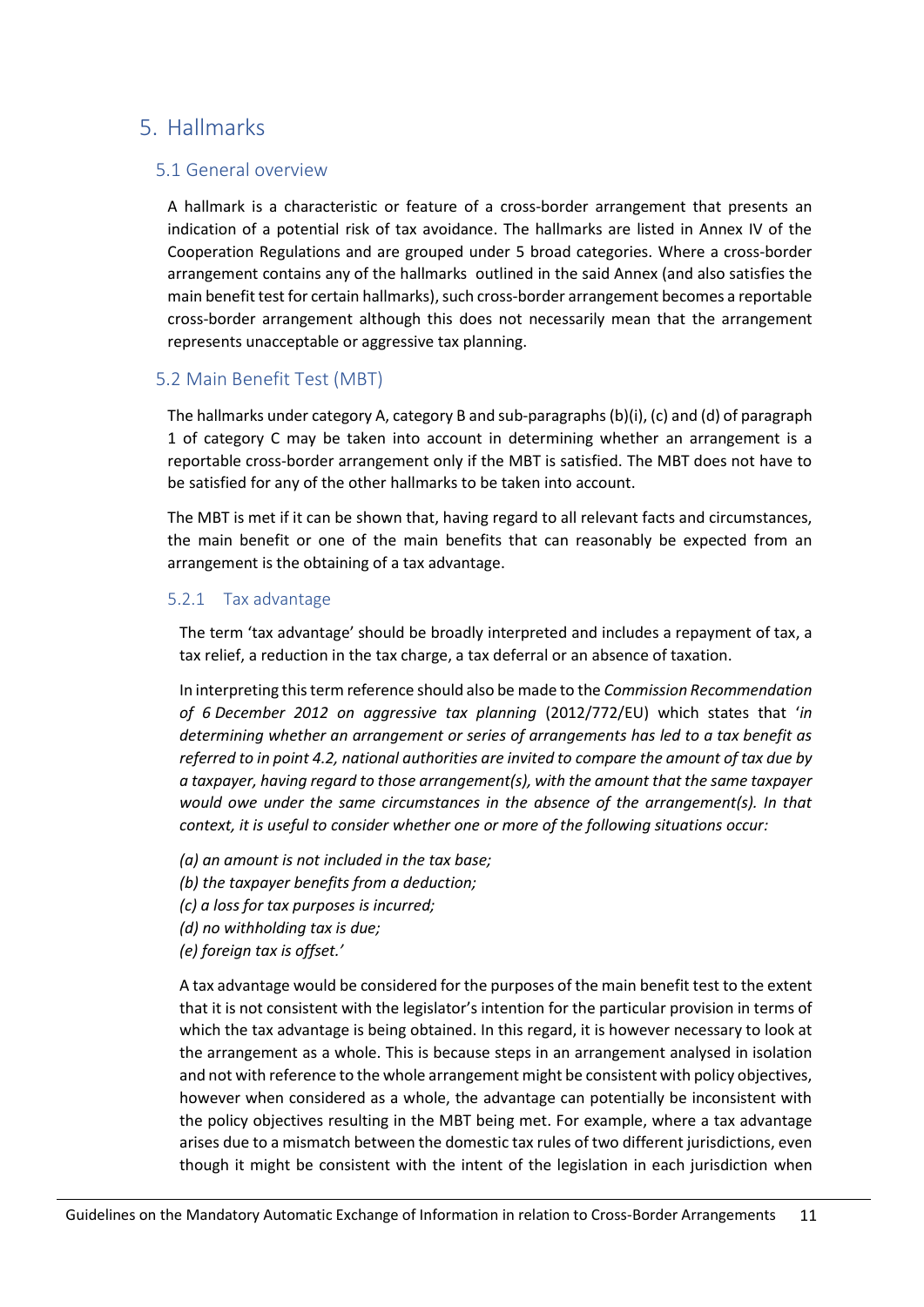considered separately, the MBT may still be met if it is reasonable to conclude that, due to the mismatch, the overall outcome is not consistent with what was intended under the tax regime as a whole.

For the avoidance of doubt, the tax advantage needs to be obtained with respect to taxes that fall within the scope of the DAC. These include all taxes levied by (or on behalf of) an EU Member State, with the exception of VAT, customs duties, excise duties and compulsory social security contributions.

#### <span id="page-16-0"></span>5.2.2 Main benefit

The MBT is an objective one and does not contemplate subjective assessments which would take into account the purpose or intentions of the participants to the arrangement. Therefore, the fact that a person does not actively seek to obtain a tax advantage will not be a determinative factor when considering whether a cross-border arrangement meets the MBT.

To determine whether the obtaining of a tax advantage is the main benefit or one of the main benefits one would need to compare the value or significance of the expected tax advantage with any other benefits arising as a result of the arrangement. The MBT would be satisfied where based on this objective comparison it is determined that the tax advantage constitutes a significant element of the benefits a person may reasonably expect to derive from the arrangement and is not merely incidental.

In practice, the obtaining of a tax advantage is likely to be the main benefit or one of the main benefits where:

- The tax advantage is the decisive factor in the arrangement, without which the arrangement would not be implemented or continue to exist;
- The arrangement contains steps that have been added in order to obtain the tax advantage and which arrangement could have equally worked out had these additional steps not been added or included.

In determining whether the main benefit test is met, it is essential to look at the arrangement as a whole.

## <span id="page-16-1"></span>5.3 Hallmark category A: Generic hallmarks linked to the MBT

A cross-border arrangement containing a category A hallmark will not be reportable unless the MBT is satisfied.

#### <span id="page-16-2"></span>5.3.1 Hallmark A1: Confidentiality

In relation to the condition of confidentiality referred to in hallmark A1, this specifically looks at confidentiality around how the arrangements could secure a tax advantage. This hallmark will apply where a condition of confidentiality places a limit on a taxpayer's or participant's ability to disclose information on how the arrangement could secure a tax advantage to other intermediaries or to tax authorities.

Confidentiality conditions protecting commercial secrets and business know-how and that do not relate to how the arrangement secures a tax advantage will not be caught under this hallmark.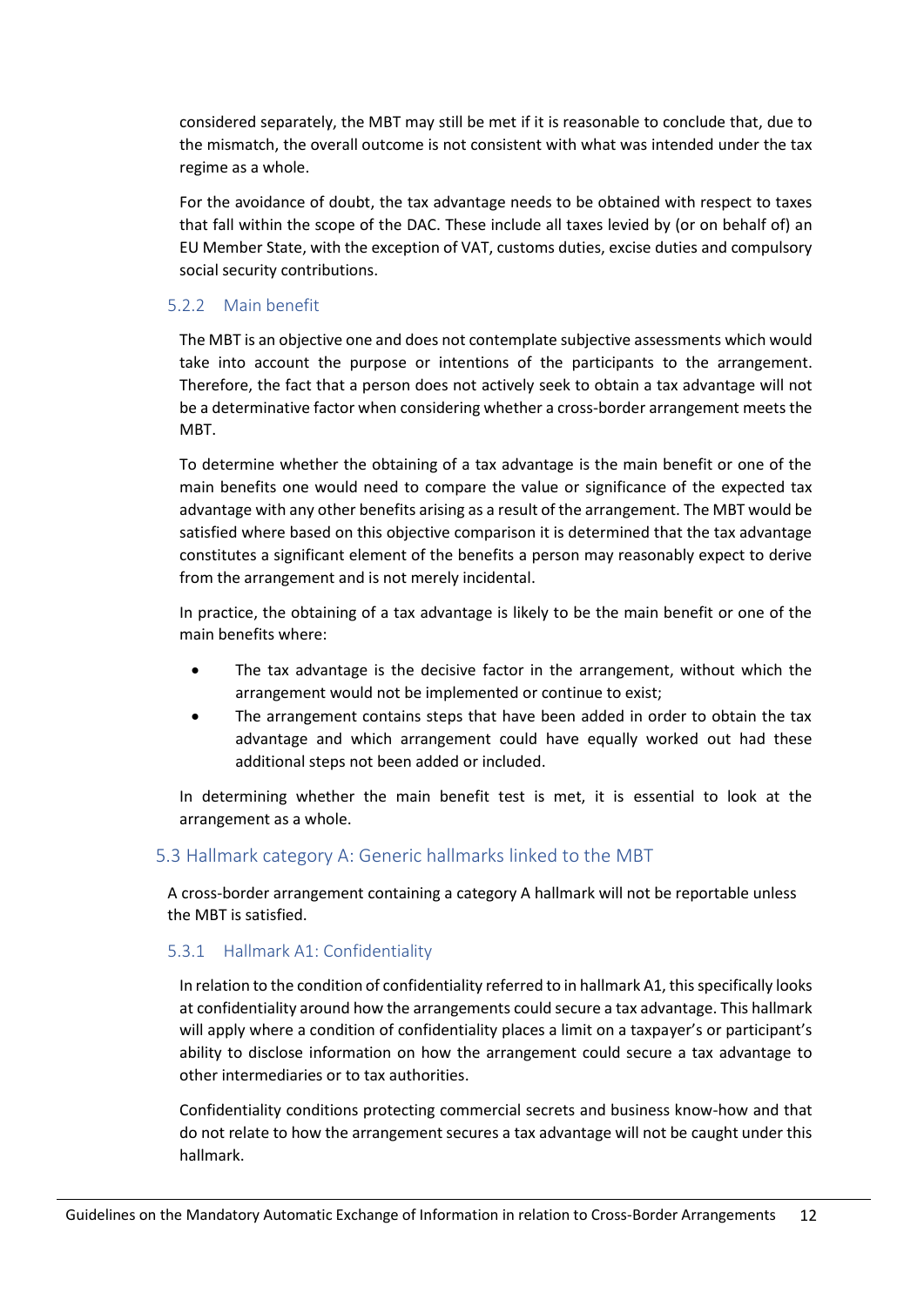For instance, a generic confidentiality clause in a client engagement letter would not normally cause this hallmark to be met, because in practice it would not normally prevent a taxpayer or participant in an arrangement from disclosing relevant information relating to a tax advantage to tax authorities or other intermediaries if necessary. Provisions in an engagement contract, including restrictions in the dissemination of deliverables without consent, intended to restrict the duty of care and liability of the intermediary solely to the client are not considered to be confidentiality clauses within the meaning of this hallmark.

#### <span id="page-17-0"></span>5.3.2 Hallmark A2: Compensation related to a tax advantage

Hallmark A2 will apply where any form of compensation that may be derived by an intermediary (whether a primary or a secondary intermediary) in relation to a cross-border arrangement is linked to a tax advantage potentially/actually being obtained. In this regard, compensation could also include the provision of goods or services in place of a fee.

#### <span id="page-17-1"></span>5.3.3 Hallmark A3: Standardised documentation and/or structures

Documentation and/or structures will be considered to be 'substantially standardised' where they require very little adaptation to suit a particular client.

This hallmark captures ready-to-sell schemes which can be made available to clients for implementation without the need for substantial modification or significant additional professional advice or services.

For hallmark A3 to be met there has to be a link between the standardised documentation and/or structure used and the tax advantage that was intended to be obtained. The use of documentation with standardised features is common in many businesses, where documentation such as straightforward loan agreements or standard articles of association, may be standardised for regulatory or other legal reasons. In particular, in the business of banking and insurance, many products are provided using largely standardised documentation. Taken on its own, the use of such documentation will not normally constitute the hallmark to be met - for example, merely setting up a company in Malta using relatively standard articles of association or opening a bank account using standardised documentation. However, it is important to recognise that if these kinds of products are used as part of a wider arrangement, the outcome of which is not consistent with the underlying legislative intent, then such arrangements may still be reportable as the MBT could be satisfied.

#### <span id="page-17-2"></span>5.4 Hallmark category B: Specific hallmarks linked to the MBT

A cross-border arrangement containing a category B hallmark will not be reportable unless the MBT is satisfied.

#### <span id="page-17-3"></span>5.4.1 Hallmark B1: Acquiring a loss-making company

For the purposes of hallmark B1, steps are considered to be 'contrived' where they are preplanned and, having regard to all facts, it is reasonable to conclude that they are artificial and have no evident commercial reason.

#### <span id="page-17-4"></span>5.4.2 Hallmark B2: Conversion of income into other categories

This hallmark will be met where there is a conversion of income into capital or into any other category of revenue which attracts a lower rate of tax or is tax exempt. For this purpose one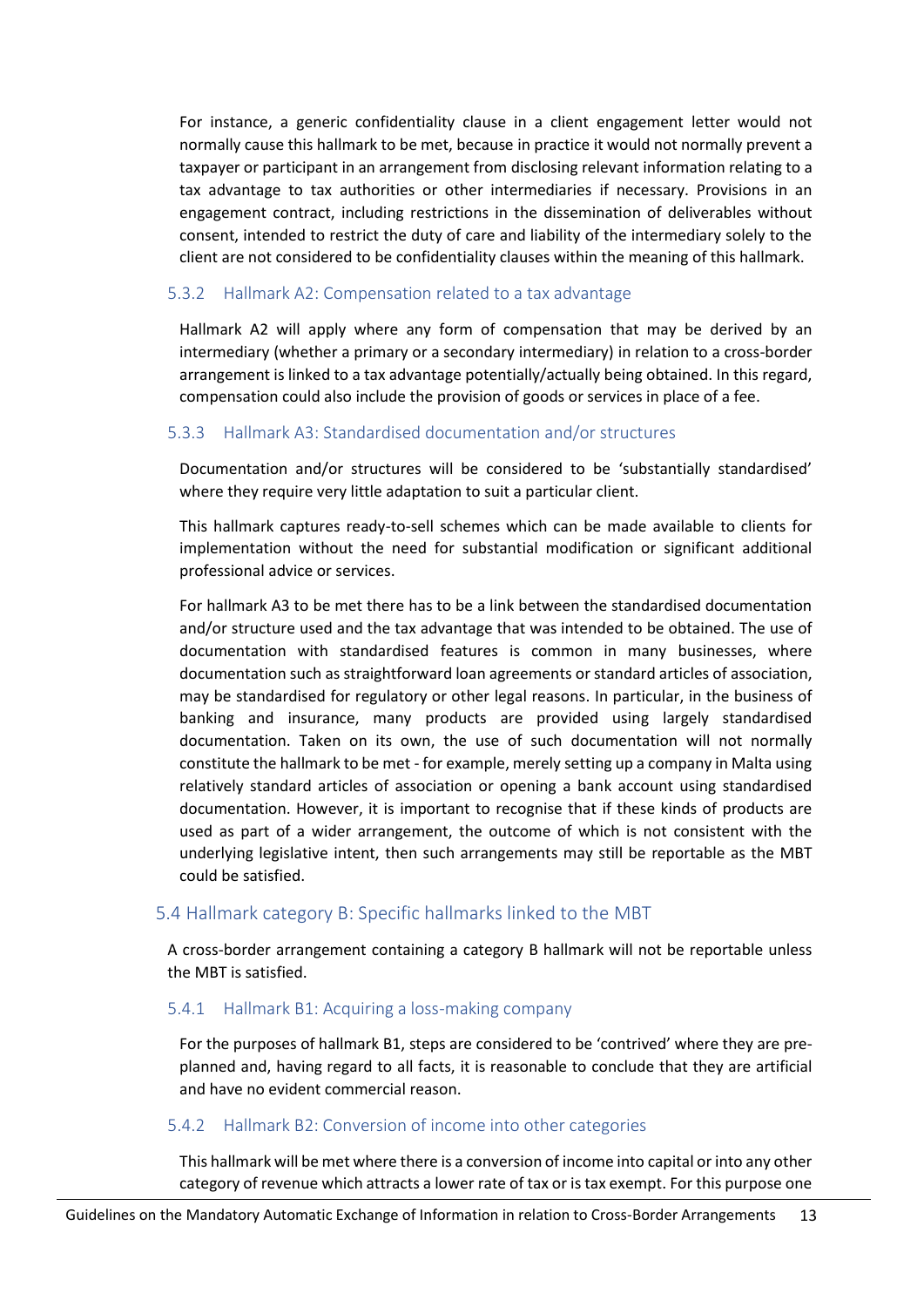would need to compare the tax payable had the conversion of income not taken place with the tax payable following the conversion, if any.

#### <span id="page-18-0"></span>5.4.3 Hallmark B3: Circular transactions

Hallmark B3 captures arrangements involving the use of circular transactions resulting in the round tripping of funds. Such round tripping of funds must be facilitated through the use of either interposed entities without primary commercial function, or transactions that offset or cancel each other (or have similar features).

For the purposes of hallmark B3 one must consider whether the interposed entities serve a primary commercial function other than facilitating the round tripping of funds. If there is only a minor or subsidiary commercial purpose, then the arrangement would be reportable provided that the main benefit test is satisfied.

This hallmark will typically apply to arrangements whereby domestic funds are routed via an offshore jurisdiction, in order to benefit from a preferential tax treatment.

## <span id="page-18-1"></span>5.5 Hallmark category C: Specific hallmarks related to cross-border transactions

## <span id="page-18-2"></span>5.5.1 Hallmark C1: Deductible cross-border payments

A cross-border arrangement containing a category  $C(1)(b)(i)$ ,  $C(1)(c)$  or  $C(1)(d)$  hallmark will not be reportable unless the MBT is satisfied. Hallmarks  $C(1)(a)$  and  $C(1)(b)(ii)$  are not subject to the MBT.

For the purposes of hallmark C1, the recipient of a payment refers to the person who is taxable on receipt. In the case of transparent vehicles such as partnerships, one would therefore need to look at the tax residence of the partners (as recipients) to determine whether this hallmark applies.

Tax at the rate of almost zero referred to in hallmark  $C(1)(b)(i)$  refers to a nominal rate of tax below 1%.

The jurisdictions considered as non-cooperative for the purposes of hallmark  $C(1)(b)(ii)$  are those which are included on the list published in the Official Journal of the EU<sup>7</sup> or which are assessed as "non-compliant" jurisdictions by the Global Forum on Tax Transparency and Exchange of Information<sup>8</sup>. The assessment of whether a jurisdiction meets the condition of this hallmark should be made on the date that the reporting trigger point arises and where the countries on the lists subsequently change there is no requirement to make a reevaluation as to whether the hallmark is met.

For the purposes of hallmark C(1)(d), a tax regime is considered to be preferential if it is a preferential tax regime assessed by the OECD's Forum on Harmful Tax Practices<sup>9</sup> or by the EU Code of Conduct Group<sup>10</sup>.

10

Guidelines on the Mandatory Automatic Exchange of Information in relation to Cross-Border Arrangements 14

<sup>7</sup> <https://www.consilium.europa.eu/en/policies/eu-list-of-non-cooperative-jurisdictions/>

<sup>8</sup> <http://www.oecd.org/tax/transparency/documents/exchange-of-information-on-request-ratings.htm>

<sup>9</sup> [http://www.oecd.org/ctp/harmful-tax-practices-2018-progress-report-on-preferential-regimes-](http://www.oecd.org/ctp/harmful-tax-practices-2018-progress-report-on-preferential-regimes-9789264311480-en.htm)[9789264311480-en.htm](http://www.oecd.org/ctp/harmful-tax-practices-2018-progress-report-on-preferential-regimes-9789264311480-en.htm)

[https://www.consilium.europa.eu/register/en/content/out?typ=SET&i=ADV&RESULTSET=1&DOC\\_TITLE=&CO](https://www.consilium.europa.eu/register/en/content/out?typ=SET&i=ADV&RESULTSET=1&DOC_TITLE=&CONTENTS=&DOC_ID=9639%2F18&DOS_INTERINST=&DOC_SUBJECT=&DOC_SUBTYPE=&DOC_DATE=&document_date_from_date=&document_date_from_date_submit=&document_date_to_date=&document_date_to_date_submit=&MEET_DATE=&meeting_date_from_date=&meeting_date_from_date_submit=&meeting_date_to_date=&meeting_date_to_date_submit=&DOC_LANCD=EN&ROWSPP=25&NRROWS=500&ORDERBY=DOC_DATE+DESC) [NTENTS=&DOC\\_ID=9639%2F18&DOS\\_INTERINST=&DOC\\_SUBJECT=&DOC\\_SUBTYPE=&DOC\\_DATE=&document](https://www.consilium.europa.eu/register/en/content/out?typ=SET&i=ADV&RESULTSET=1&DOC_TITLE=&CONTENTS=&DOC_ID=9639%2F18&DOS_INTERINST=&DOC_SUBJECT=&DOC_SUBTYPE=&DOC_DATE=&document_date_from_date=&document_date_from_date_submit=&document_date_to_date=&document_date_to_date_submit=&MEET_DATE=&meeting_date_from_date=&meeting_date_from_date_submit=&meeting_date_to_date=&meeting_date_to_date_submit=&DOC_LANCD=EN&ROWSPP=25&NRROWS=500&ORDERBY=DOC_DATE+DESC)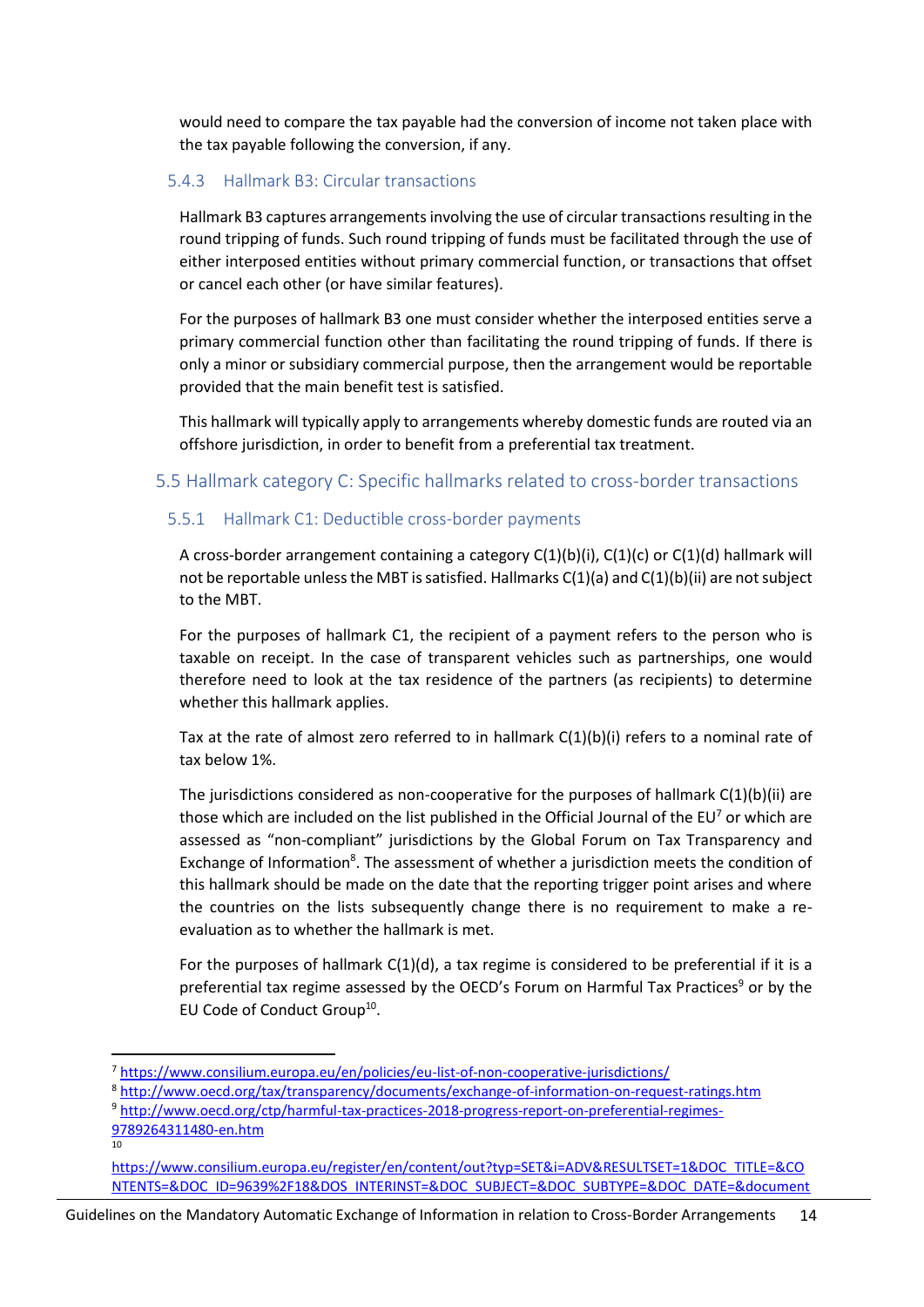#### <span id="page-19-0"></span>5.5.2 Hallmark C2: Deductions for the same depreciation

This hallmark is not subject to the MBT.

Hallmark C2 will not apply where there is a corresponding taxation of profits from the asset in the same jurisdiction where the deduction for depreciation is claimed. Therefore, by way of example, a deduction for depreciation claimed in the jurisdiction of a permanent establishment and also in the jurisdiction of the head office would not trigger the applicability of this hallmark provided the associated profits are also taxed in both jurisdictions, subject to any double taxation relief.

#### <span id="page-19-1"></span>5.5.3 Hallmark C3: Relief from double taxation

This hallmark is not subject to the MBT.

Hallmark C3 will not apply where double taxation relief is given in more than one jurisdiction but the corresponding income is also taxed in each of those jurisdictions.

<span id="page-19-2"></span>5.5.4 Hallmark C4: Transfer of assets

This hallmark is not subject to the MBT.

Hallmark C4 targets arrangements involving the transfer of assets for which the value of the consideration obtained or to be obtained is different according to the jurisdictions concerned. The consideration obtained or to be obtained refers to the amount for tax purposes.

Re-domiciliation or the transfer of tax residence to another jurisdiction are not targeted by this hallmark.

## <span id="page-19-3"></span>5.6 Hallmark category D: Specific hallmarks concerning automatic exchange of information and beneficial ownership

Hallmarks under category D are not subject to the MBT and thus shall be taken into account even if the arrangement in question is not expected to generate a tax advantage.

Consistently with Recital 13 to DAC 6, Hallmark D shall be interpreted in line with the OECD's *Model Mandatory Disclosure Rules for Addressing CRS Avoidance Arrangements and Opaque Offshore Structures* and the related commentary<sup>11</sup> ('OECD MDR CRS Rules') to the extent that these are aligned with EU law.

#### <span id="page-19-4"></span>5.6.1 Hallmark D1: Undermining reporting obligations

Hallmark D1 captures arrangements where it is reasonable to conclude that these may have the effect of undermining reporting obligations under Council Directive 2014/107/EU ('DAC 2') and the Common Reporting Standard ('CRS'), as implemented in the domestic legislation of EU Member States. The DAC2 and CRS have been implemented into Maltese legislation

Guidelines on the Mandatory Automatic Exchange of Information in relation to Cross-Border Arrangements 15

date from date=&document date from date submit=&document date to date=&document date to da [te\\_submit=&MEET\\_DATE=&meeting\\_date\\_from\\_date=&meeting\\_date\\_from\\_date\\_submit=&meeting\\_date\\_t](https://www.consilium.europa.eu/register/en/content/out?typ=SET&i=ADV&RESULTSET=1&DOC_TITLE=&CONTENTS=&DOC_ID=9639%2F18&DOS_INTERINST=&DOC_SUBJECT=&DOC_SUBTYPE=&DOC_DATE=&document_date_from_date=&document_date_from_date_submit=&document_date_to_date=&document_date_to_date_submit=&MEET_DATE=&meeting_date_from_date=&meeting_date_from_date_submit=&meeting_date_to_date=&meeting_date_to_date_submit=&DOC_LANCD=EN&ROWSPP=25&NRROWS=500&ORDERBY=DOC_DATE+DESC) [o\\_date=&meeting\\_date\\_to\\_date\\_submit=&DOC\\_LANCD=EN&ROWSPP=25&NRROWS=500&ORDERBY=DOC\\_D](https://www.consilium.europa.eu/register/en/content/out?typ=SET&i=ADV&RESULTSET=1&DOC_TITLE=&CONTENTS=&DOC_ID=9639%2F18&DOS_INTERINST=&DOC_SUBJECT=&DOC_SUBTYPE=&DOC_DATE=&document_date_from_date=&document_date_from_date_submit=&document_date_to_date=&document_date_to_date_submit=&MEET_DATE=&meeting_date_from_date=&meeting_date_from_date_submit=&meeting_date_to_date=&meeting_date_to_date_submit=&DOC_LANCD=EN&ROWSPP=25&NRROWS=500&ORDERBY=DOC_DATE+DESC) [ATE+DESC](https://www.consilium.europa.eu/register/en/content/out?typ=SET&i=ADV&RESULTSET=1&DOC_TITLE=&CONTENTS=&DOC_ID=9639%2F18&DOS_INTERINST=&DOC_SUBJECT=&DOC_SUBTYPE=&DOC_DATE=&document_date_from_date=&document_date_from_date_submit=&document_date_to_date=&document_date_to_date_submit=&MEET_DATE=&meeting_date_from_date=&meeting_date_from_date_submit=&meeting_date_to_date=&meeting_date_to_date_submit=&DOC_LANCD=EN&ROWSPP=25&NRROWS=500&ORDERBY=DOC_DATE+DESC)

<sup>11</sup> [https://www.oecd.org/tax/exchange-of-tax-information/model-mandatory-disclosure-rules-for-crs](https://www.oecd.org/tax/exchange-of-tax-information/model-mandatory-disclosure-rules-for-crs-avoidance-arrangements-and-opaque-offshore-structures.pdf)[avoidance-arrangements-and-opaque-offshore-structures.pdf](https://www.oecd.org/tax/exchange-of-tax-information/model-mandatory-disclosure-rules-for-crs-avoidance-arrangements-and-opaque-offshore-structures.pdf)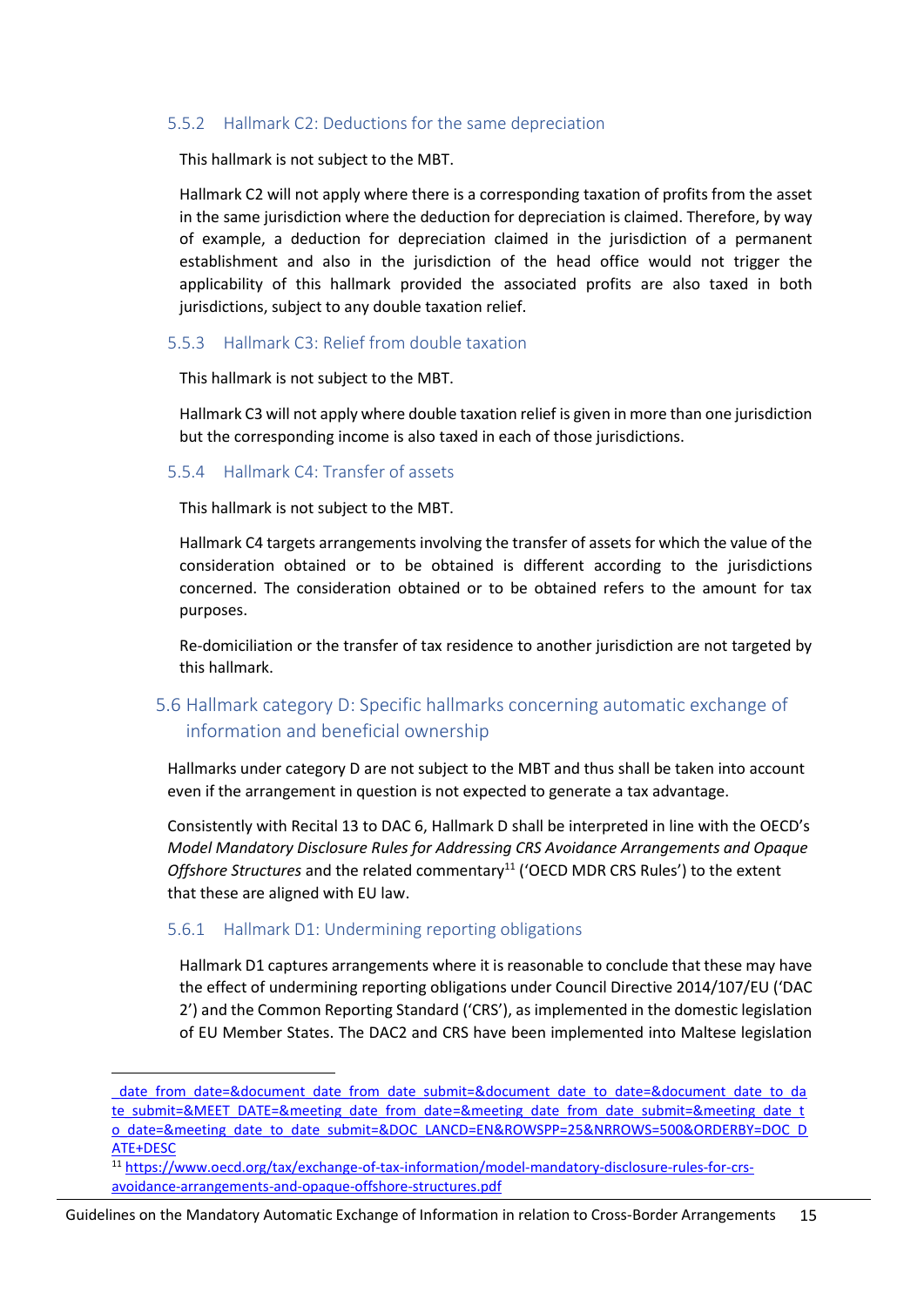by virtue of L.N. 384 of 2015<sup>12</sup> entitled the *Cooperation with Other Jurisdiction on Tax Matters (Amendment) Regulations, 2015*, which amended the Cooperation Regulations with effect from 1 January 2016.

In this regard the OECD commentary explains that *'the test of 'reasonable to conclude' is to be determined from an objective standpoint by reference to all the facts and circumstances and without reference to the subjective intention of the persons involved. Thus, the test will be satisfied where a reasonable person in the position of a professional adviser with a full understanding of the terms and consequences of the Arrangement and the circumstances in which it is designed, marketed and used, would come to this conclusion'*.

The OECD MDR CRS Rules also clarify that *'an Arrangement is not considered to have the effect of circumventing CRS Legislation solely because it results in non-reporting under the relevant CRS Legislation, provided that it is reasonable to conclude that such non-reporting does not undermine the policy intent of such CRS Legislation.'*

The fact that information in relation to an account is not reportable under DAC2/CRS will not automatically mean that hallmark D1 is triggered unless it is reasonable to conclude, for instance, that a reportable account has been deliberately converted into a non-reportable account in order to circumvent DAC2/CRS legislation. Similarly, an arrangement which makes use of a jurisdiction that has not implemented CRS legislation would not automatically bear this hallmark unless it is reasonable to conclude that one of the reasons for choosing such jurisdiction is to exploit the absence of CRS legislative provisions.

#### <span id="page-20-0"></span>5.6.2 Hallmark D2: Non-transparent legal or beneficial ownership chain

The terms'beneficial ownership' and 'beneficial owner' should be interpreted in accordance with the definitions outlined in S.L. 373.01 - *Prevention of Money Laundering and Funding of Terrorism Regulations<sup>13</sup>* and any implementing procedures issued thereunder.

Where the identity of the beneficial owners is available on public registers of beneficial ownership, hallmark D2 will not apply.

Subject to the provisions in paragraphs (a) and (b) of hallmark D2, this hallmark is likely to be met where arrangements involve jurisdictions where there is no requirement to keep information on beneficial ownership or to disclose nominee shareholders.

Where a beneficial owner is not identified because, for example, the ownership interest falls below the required ownership threshold or the arrangement involves a discretionary trust, this would not in itself mean that the hallmark is triggered. However, if there is an indication that an owner is deliberately keeping the interest just below the threshold or is being deliberately excluded from the trust temporarily to avoid being identified, the hallmark could then be met.

## <span id="page-20-1"></span>5.7 Hallmark category E: Specific hallmarks concerning transfer pricing

Hallmarks under category E are not subject to the MBT and thus shall be taken into account even if the arrangement in question is not expected to generate a tax advantage.

<sup>12</sup> <https://legislation.mt/eli/ln/2015/384/eng/pdf>

<sup>13</sup> <https://legislation.mt/eli/sl/373.1/eng/pdf>

Guidelines on the Mandatory Automatic Exchange of Information in relation to Cross-Border Arrangements 16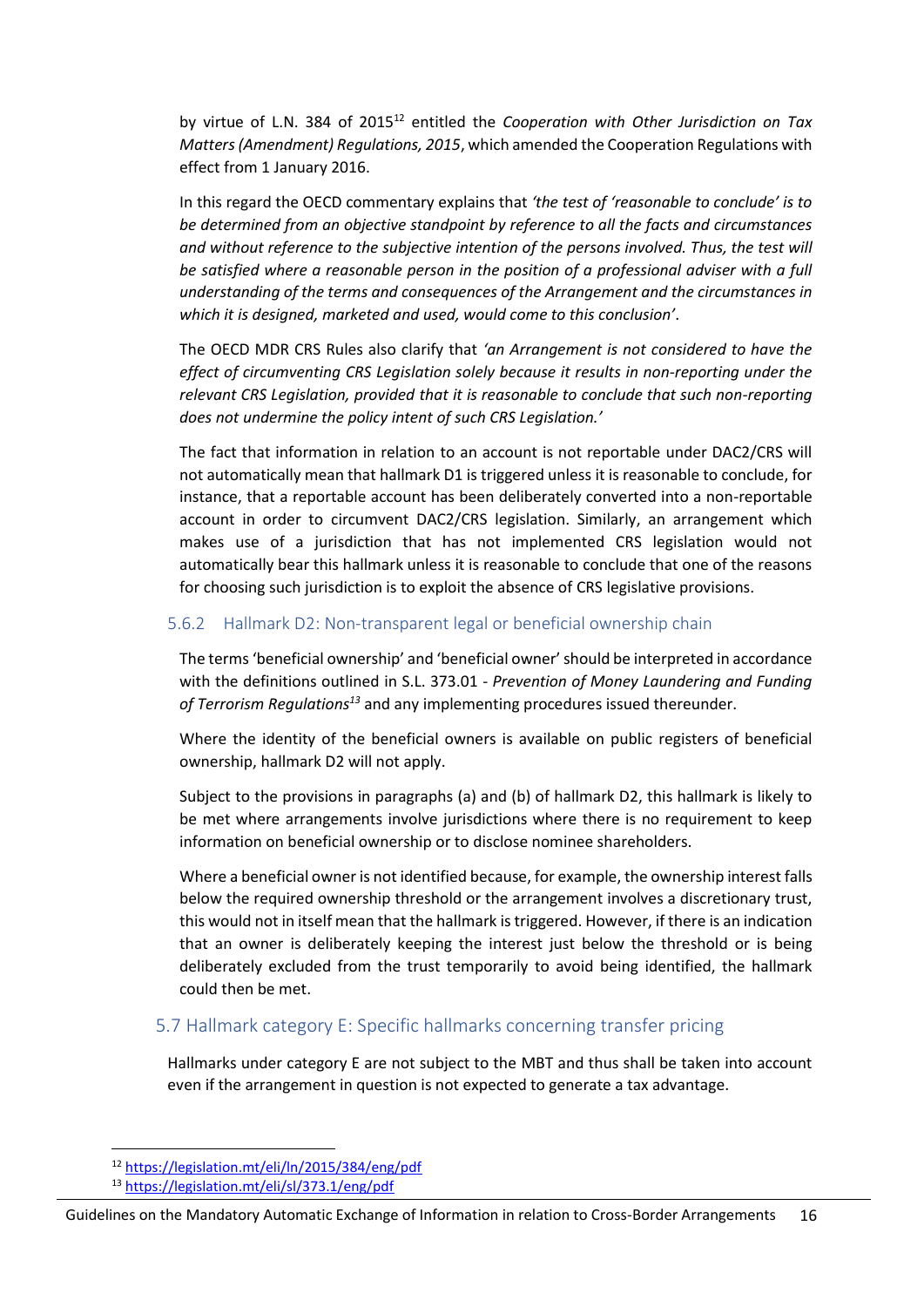### <span id="page-21-0"></span>5.7.1 Hallmark E1: Unilateral safe harbours

In determining whether an arrangement makes use of unilateral safe harbour rules reference should be made to the latest version of the OECD Transfer Pricing Guidelines for Multinational Enterprises and Tax Administrations ('OECD Transfer Pricing Guidelines').

Bilateral or multilateral Advanced Pricing Agreements (APAs) made between tax authorities and companies or groups do not constitute unilateral safe harbours and therefore do not fall within scope of this hallmark.

#### <span id="page-21-1"></span>5.7.2 Hallmark E2: Hard-to-value intangibles

The term 'hard-to-value intangibles' shall be interpreted and determined by reference to the latest version of the OECD Transfer Pricing Guidelines and the OECD Guidance for Tax Administrations on the Application of the Approach to Hard-to-Value Intangibles.

### <span id="page-21-2"></span>5.7.3 Hallmark E3: Intra-group cross-border transfers

An intra-group cross-border transfer for the purposes of hallmark E3 refers to a cross-border transfer between associated enterprises. The term 'associated enterprise' is defined in Regulation 13(9) of the Cooperation Regulations.

Re-domiciliation or the transfer of tax residence to another jurisdiction are not targeted by this hallmark. The projected annual EBIT of the transferor(s) must be considered at the level of the individual company rather than at the level of the sub-group that is located in the same jurisdiction (including in cases of fiscal unity/consolidated tax filing).

The term EBIT shall refer to the earnings before interest and taxes for accounting purposes and not for tax purposes.

Hallmark E3 shall not apply with respect to an arrangement where the transferor (s) would be projected to make a loss if the transfer were not to go ahead.

For the avoidance of doubt, Hallmark E3 shall also apply where the transferor(s) would be projected to make a profit if the transfer were not to go ahead and following the transfer the transferor(s) ceases to exist. In such case the expected EBIT after the transfer would amount to 'nil'.

## <span id="page-21-3"></span>6. Reporting

## <span id="page-21-4"></span>6.1 Information to be reported

The information to be filed with the Commissioner for Revenue is listed in regulation 13(7)(o) of the Cooperation Regulations and is as follows:

- the identification of intermediaries and relevant taxpayers, including their name, date and place of birth (in the case of an individual), residence for tax purposes, taxpayer identification number and, where appropriate, the persons that are associated enterprises to the relevant taxpayer;
- details of the hallmarks set out in Annex IV that make the cross-border arrangement reportable;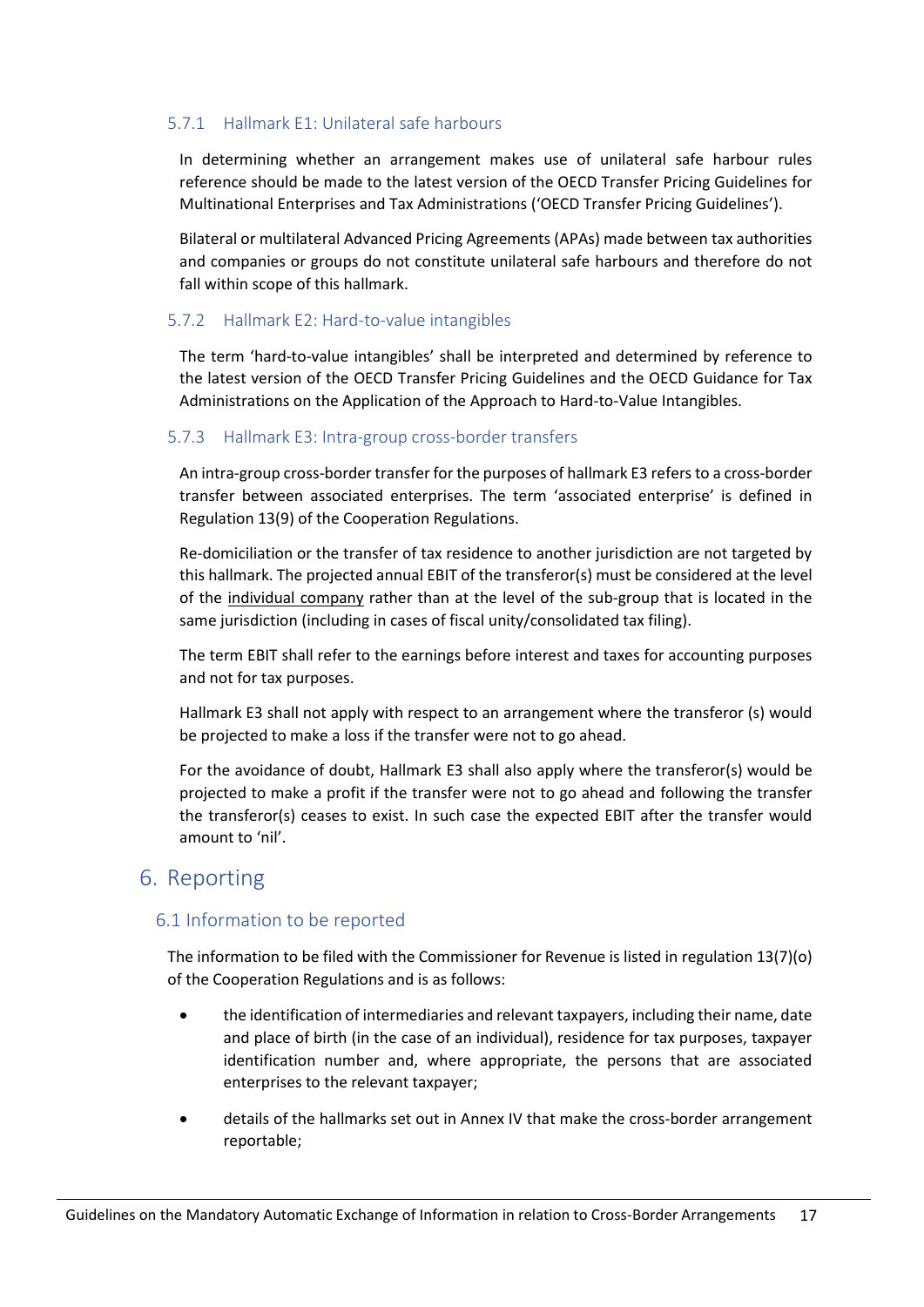In this regard it should be noted that where an arrangement contains more than one hallmark, details of all applicable hallmarks have to be reported.

- a summary of the content of the reportable cross-border arrangement, including a reference to the name by which it is commonly known, if any, and a description in abstract terms of the relevant business activities or arrangements, without leading to the disclosure of a commercial, industrial or professional secret or of a commercial process, or of information the disclosure of which would be contrary to public policy;
- the date on which the first step in implementing the reportable cross-border arrangement has been made or will be made;
- details of the national provisions that form the basis of the reportable cross-border arrangement;

This refers to the provisions in tax legislation upon which the arrangement is based, if any. Where an arrangement makes use of provisions found in the tax legislation of more than one jurisdiction, the applicable provisions of all jurisdictions should be reported.

• the value of the reportable cross-border arrangement;

For the avoidance of doubt, this value does not refer to the value of any tax advantage obtained or expected to be obtained. The value attributable to the cross-border arrangement will depend on the type of arrangement being reported. For example, this could be the consideration in a contract related to a cross-border transaction such as a merger or transfer of assets, or the balance in a financial account in case of an arrangement falling under hallmark D. Where the exact value is not known at the time of reporting, a reasonable estimate should be included.

- the identification of the EU Member State of the relevant taxpayer(s) and any other EU Member States which are likely to be concerned by the reportable cross-border arrangement;
- the identification of any other person in an EU Member State likely to be affected by the reportable cross-border arrangement, indicating to which EU Member States such person is linked.

This refers to any other participant in the arrangement which does not fall within the definition of relevant taxpayer.

## <span id="page-22-0"></span>6.2 Reporting trigger points and time limits for filing

#### <span id="page-22-1"></span>6.2.1 Primary Intermediary

A primary intermediary is required to file information with the Commissioner for Revenue within 30 days commencing on the earliest of the following:

(i) the day after the reportable cross-border arrangement is made available for implementation; or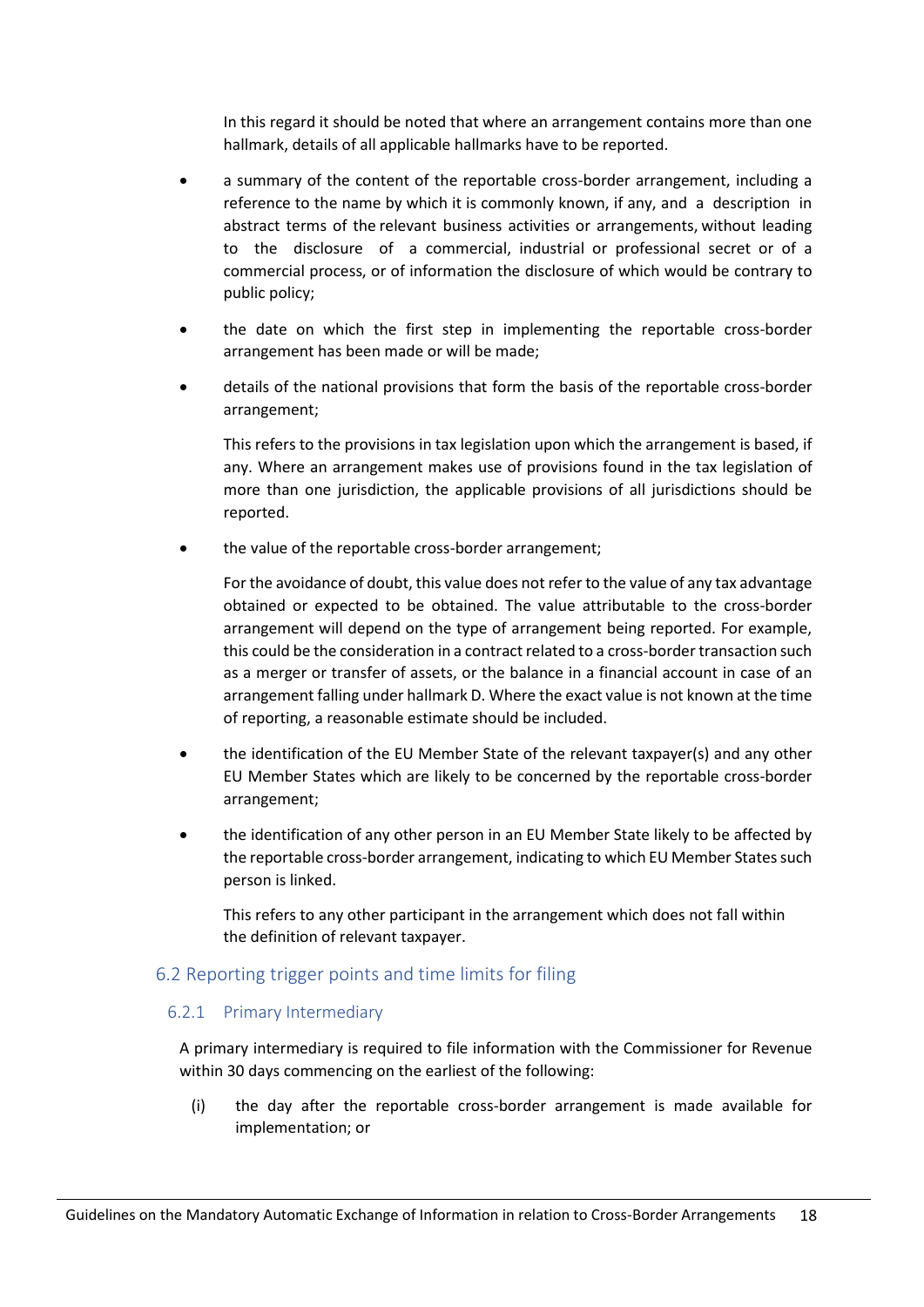- (ii) the day after the reportable cross-border arrangement is ready for implementation; or
- (iii) when the first step in the implementation of the reportable cross-border arrangement has been made.

Where the trigger point for reporting took or takes place between 1 July 2020 and 31 December 2020, the period of 30 days for filing information will commence on 1 January 2021.

#### <span id="page-23-0"></span>6.2.2 Secondary Intermediary

A secondary intermediary is required to file information with the Commissioner for Revenue within 30 days commencing on the later of:

- (i) the day after such intermediary provided, directly or by means of other persons, aid, assistance or advice with respect to designing, marketing, organising, making available for implementation or managing the implementation of a reportable crossborder arrangement; or
- (ii) the earlier of the trigger points outlined in section 6.2.1 above

Where the trigger point for reporting took or takes place between 1 July 2020 and 31 December 2020, the period of 30 days for filing information will commence on 1 January 2021.

#### <span id="page-23-1"></span>6.2.3 Relevant Taxpayer

Where the reporting obligation lies with the relevant taxpayer, the latter is required to file information with the Commissioner for Revenue within 30 days commencing on the earliest of the following:

- (i) the day after the reportable cross-border arrangement is made available for implementation to that relevant taxpayer; or
- (ii) the day after the reportable cross-border arrangement is ready for implementation by the relevant taxpayer; or
- (iii) when the first step in its implementation has been made in relation to the relevant taxpayer

Where the trigger point for reporting took or takes place between 1 July 2020 and 31 December 2020, the period of 30 days for filing information will commence on 1 January 2021.

#### <span id="page-23-2"></span>6.2.4 Made available for implementation

For the purposes of the above, an arrangement should be considered as 'made available' for implementation if it is capable of being implemented in practice and no further material amendments are expected before implementation by the relevant taxpayer. In this regard, the fact that there are a number of options available to the relevant taxpayer does not mean that the arrangement should not be considered as 'made available' for implementation if the relevant taxpayer can choose such option and proceed with its implementation without the need to make material changes to the proposed arrangement or to undertake further analysis.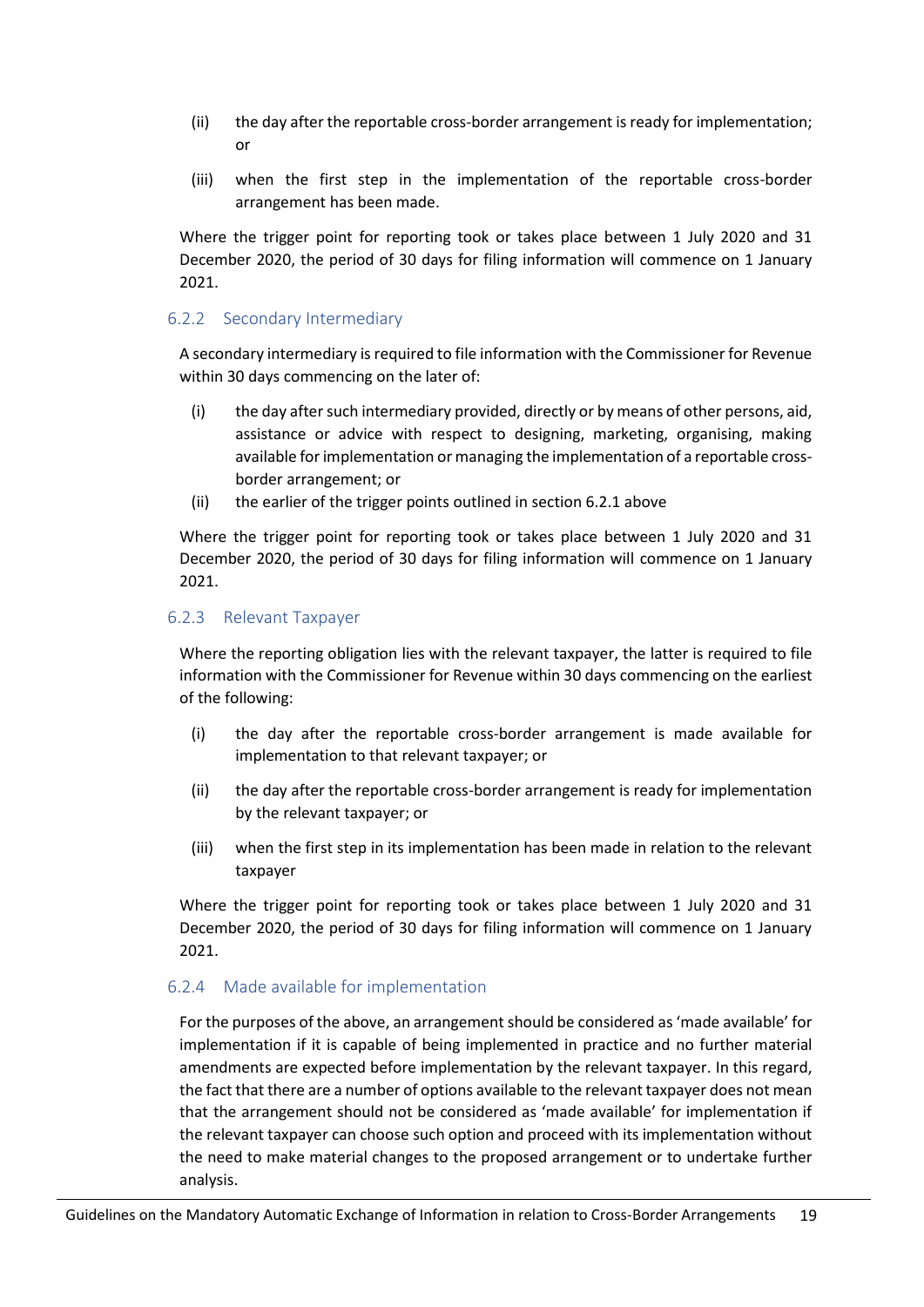#### <span id="page-24-0"></span>6.2.5 Ready for implementation

For the purposes of the above, an arrangement should generally be considered as 'ready' for implementation when the relevant parties are ready to proceed with the arrangement.

However, it should be noted that this step can in certain cases come prior to the arrangement being made available for implementation. This would be the case for instance where an intermediary designs a marketable arrangement which is sufficiently finalised, but which has not been promoted to potential clients as yet.

### <span id="page-24-1"></span>6.2.6 'Look-back' reporting period

Intermediaries and/or relevant taxpayers as may be applicable are required to file information in respect of reportable cross-border arrangements the first step of which was implemented between 25 June 2018 and 30 June 2020 by 28 February 2021.

For this period, information in respect of any arrangements the first step of which was not implemented, is not reportable.

### <span id="page-24-2"></span>6.2.7 Marketable arrangements

In the case of marketable arrangements, a periodic report shall be made by the intermediary every 3 months, providing an update which contains new reportable information in relation to:

- the identification of intermediaries and relevant taxpayers;
- the date on which the first step in implementing the reportable cross-border arrangement has been made or will be made;
- the identification of the EU Member State of the relevant taxpayer(s) and any other EU Member States which are likely to be concerned by the reportable cross-border arrangement;
- the identification of any other person in an EU Member State likely to be affected by the reportable cross-border arrangement, indicating to which EU Member States such person is linked.

## <span id="page-24-3"></span>6.3 Manner of reporting

Reportable information as outlined in  $section 6.1$  above shall be filed electronically via an online portal made available by the Commissioner for Revenue.

To gain access to the online portal and file a report electronically a person will need to register as a 'user'. This registration is to be accomplished through the online registration process that will be made available on the exchange of information portal of the website of the Commissioner for Revenue [\(https://cfr.gov.mt/en/inlandrevenue/itu/Pages/Reportable-](https://cfr.gov.mt/en/inlandrevenue/itu/Pages/Reportable-Cross-Border-Arrangements.aspx)[Cross-Border-Arrangements.aspx\)](https://cfr.gov.mt/en/inlandrevenue/itu/Pages/Reportable-Cross-Border-Arrangements.aspx).

Registration will be available with respect to the following categories:

- Individuals;
- Directors / Legal Representatives of Companies or Body of Persons; or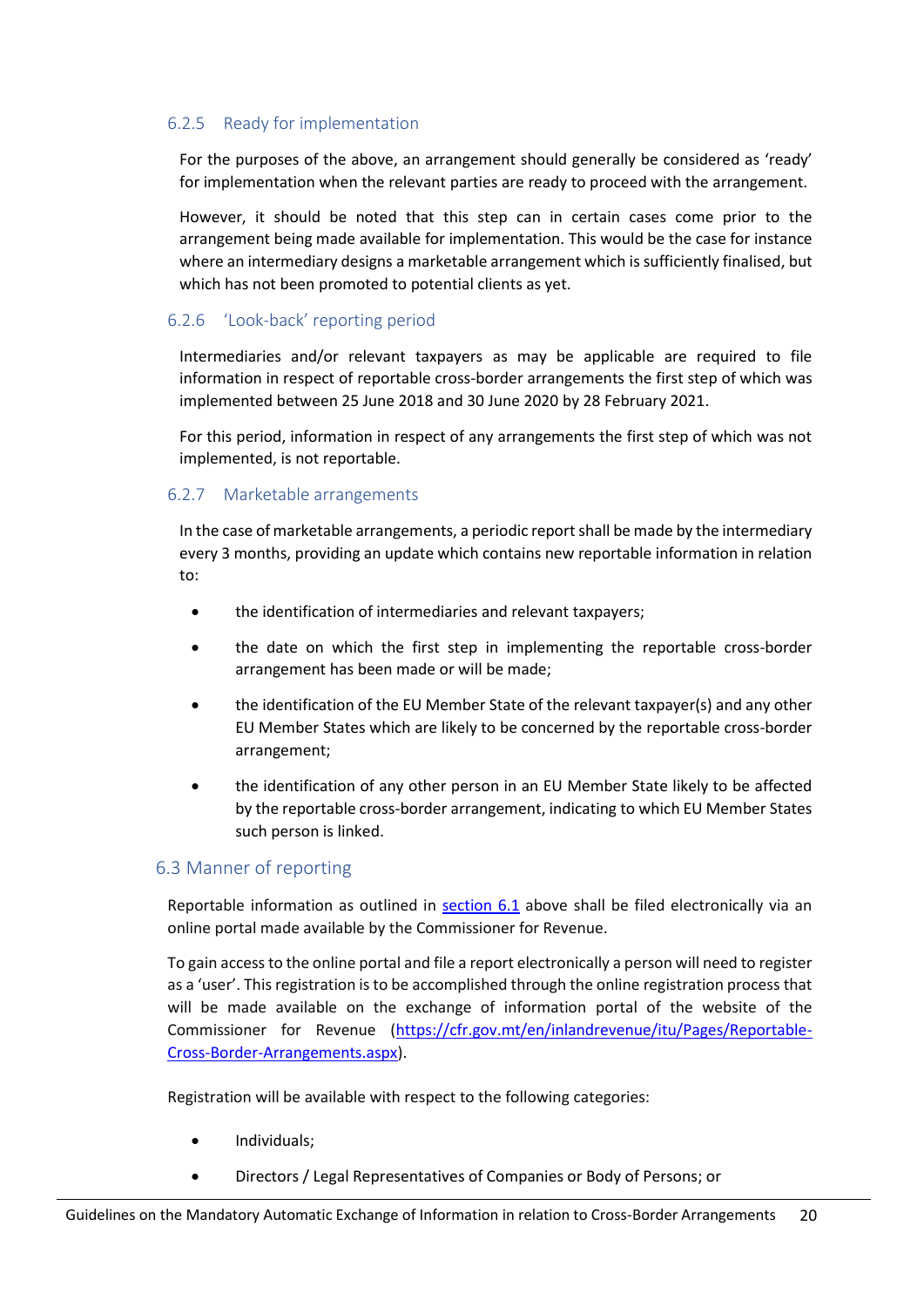• Registration of DAC6 Reporting Entity (Individual or Company/Body of Persons) delegated to a Tax Practitioner.

Following successful registration, a DAC6 Reporting Entity Number (DRE Number) will be issued. The acknowledgment containing the DRE Number should be retained for future reference.

Once a DRE Number is available a user will be able to access the online portal and file a report after submitting a CfR04 form or CfR02 form (the latter applicable where reporting will be delegated to a tax practitioner). The DRE Number needs to be indicated on the applicable form.

Two filing options will be available to users:

- the upload of an XML data file; or
- the upload of an Excel Sheet.

Reporting of multiple disclosures with respect to the same arrangement will only be supported through the upload of an XML data file.

As mentioned above, an intermediary or relevant taxpayer that has an obligation to file information in terms of regulation 13(7) of the Cooperation Regulations may delegate the reporting to another person through the submission of a CfR02 form. In such case the responsibility for reporting remains with the person that qualified as an intermediary or relevant taxpayer and such person should still be shown as the 'disclosing party' in the report. In case of default to comply with reporting obligations, it is the said intermediary or relevant taxpayer that would be charged with the penalty (as per section 7 below) and not the person that had agreed to submit the report on their behalf.

Reports should be made in English.

#### <span id="page-25-0"></span>6.4 Arrangement and Disclosure Reference Numbers

Upon submission of a report that has passed all validation checks, an arrangement reference number ('Arrangement ID') will be assigned to the arrangement. In addition, a disclosure reference number ('Disclosure ID') will be issued to the person submitting the report.

An Arrangement ID is a unique reference number linked to an arrangement and is assigned upon submission of the first report in respect of that arrangement. The person submitting the said report should share the Arrangement ID with other intermediaries and relevant taxpayers as applicable, where such would have been requested. Any subsequent reports submitted in respect of that same arrangement should make use of the Arrangement ID already assigned to that arrangement. The persons submitting such reports would be issued with a Disclosure ID.

It is important to note that the issuing of an Arrangement ID and Disclosure ID does not mean that the Commissioner for Revenue has taken the view that the information submitted is complete and accurate and that all obligations under the Cooperation Regulations have been complied with.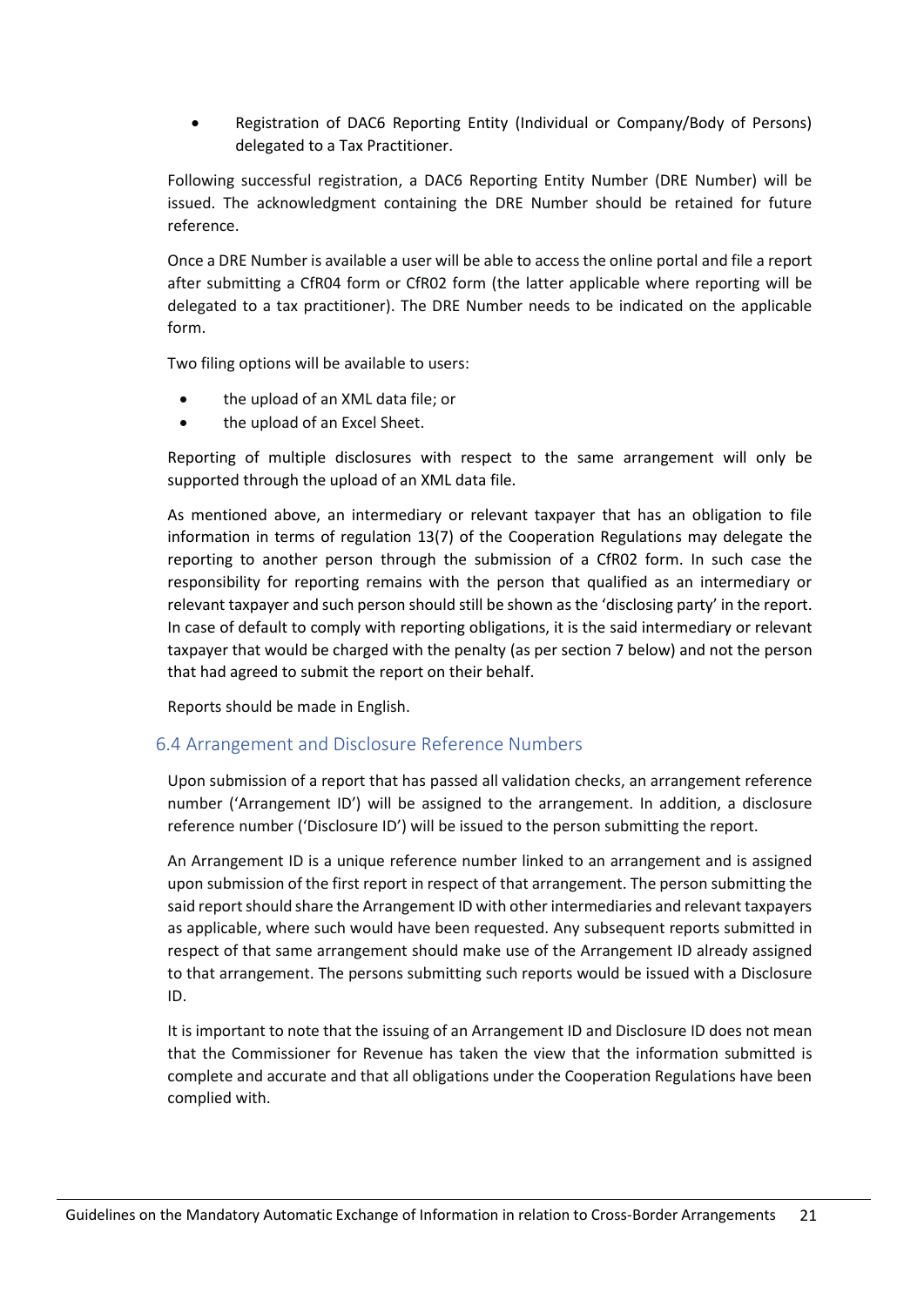#### <span id="page-26-0"></span>6.5 Additional reporting obligations

#### <span id="page-26-1"></span>6.5.1 Notification by intermediaries waiving their reporting obligation

In terms of regulation 13(7)(e) of the Cooperation Regulations an intermediary is required to notify the Commissioner for Revenue on an annual basis of those reportable cross-border arrangements in respect of which the reporting obligation was waived to another intermediary or the relevant taxpayer.

Notifications shall contain the details outlined in Annex I to these guidelines and are to be sent electronically in a manner to be determined by the Commissioner for Revenue.

Notifications shall be sent annually by not later than the date to be determined by the Commissioner for Revenue. The first of such notifications shall in no case be required earlier than 1 January 2022.

#### <span id="page-26-2"></span>6.5.2 Inclusion of Arrangement ID in tax return

In terms of regulation 13(7)(l) of the Cooperation Regulations a relevant taxpayer is required to file information about the use of the arrangement with the Commissioner for Revenue in each of the years for which they use it.

To comply with this requirement a relevant taxpayer must include the Arrangement ID in the relevant return as the Commissioner for Revenue may determine.

## <span id="page-26-3"></span>7. Penalties

Regulation 50 of the Cooperation regulations sets out the penalties that may be imposed on an intermediary or a relevant taxpayer for failure to comply with their obligations under the mandatory automatic exchange of information regime in relation to cross-border arrangements.

Different levels of penalties are applicable with respect to the below failures:

- an intermediary or relevant taxpayer fails to retain the documentation and information it collected in the course of meeting its reporting obligations for a minimum period of five years starting from the end of the year to which the information relates;
- an intermediary or relevant taxpayer fails to report any of the information required to be reported in terms of regulation 13(7) of the Cooperation Regulations within the stipulated time frame;
- an intermediary or relevant taxpayer that has an obligation to file information with the Commissioner for Revenue fails to report the information required to be reported in terms of regulation 13(7) of the Cooperation Regulations in a complete and accurate manner;
- an intermediary or relevant taxpayer that has an obligation to file information in terms of regulation 13(7) of the Cooperation Regulations fails to comply with a request for information made by the Commissioner for Revenue.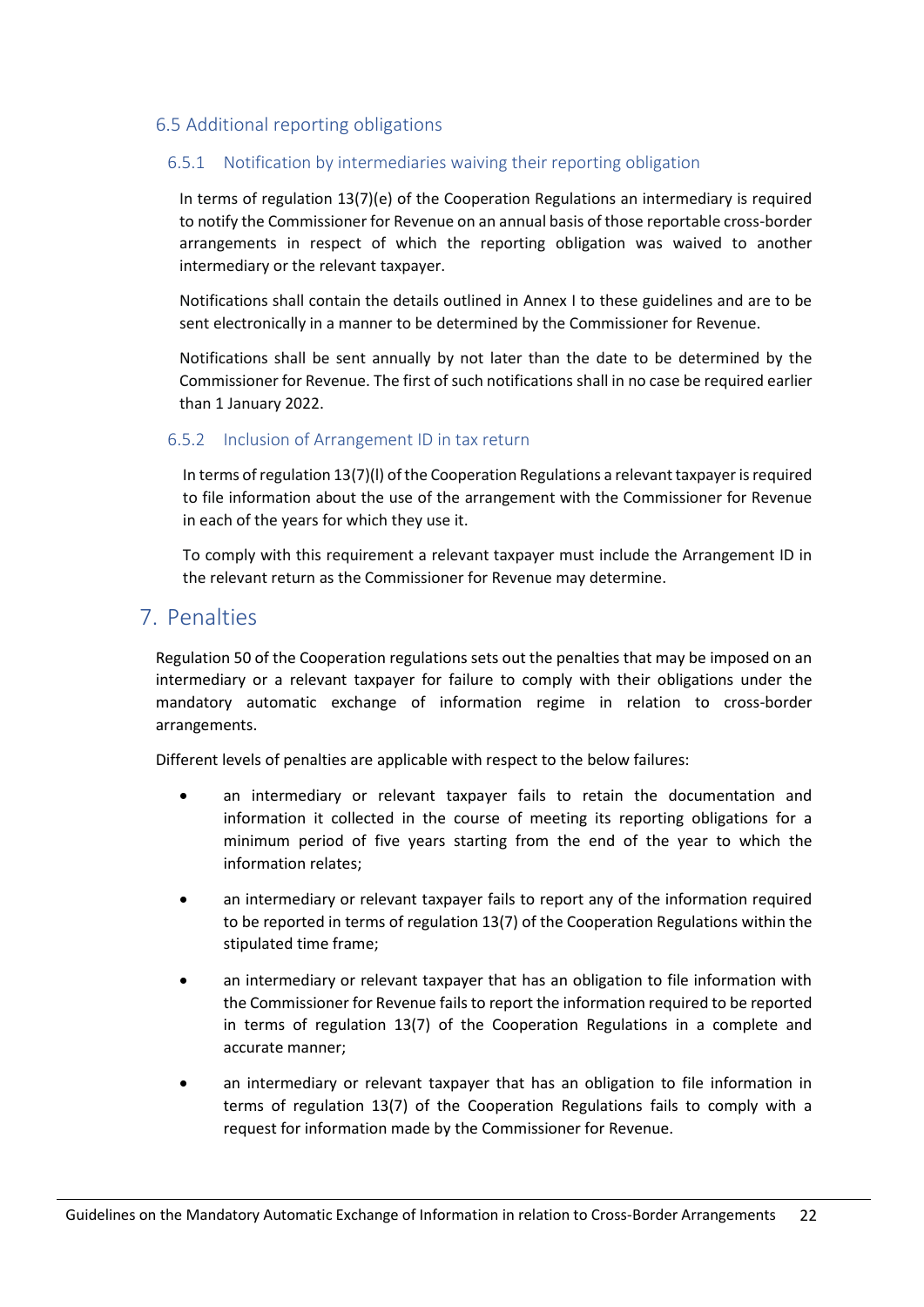In line with regulation 35 of the Cooperation Regulations, where the Commissioner for Revenue intends to impose a penalty due to a failure listed above, a default notice shall be delivered to the respective intermediary or relevant taxpayer. The intermediary or relevant taxpayer may contest the imposition of penalties by submitting to the Commissioner for Revenue a letter of contestation within ten days from receipt of the default notice.